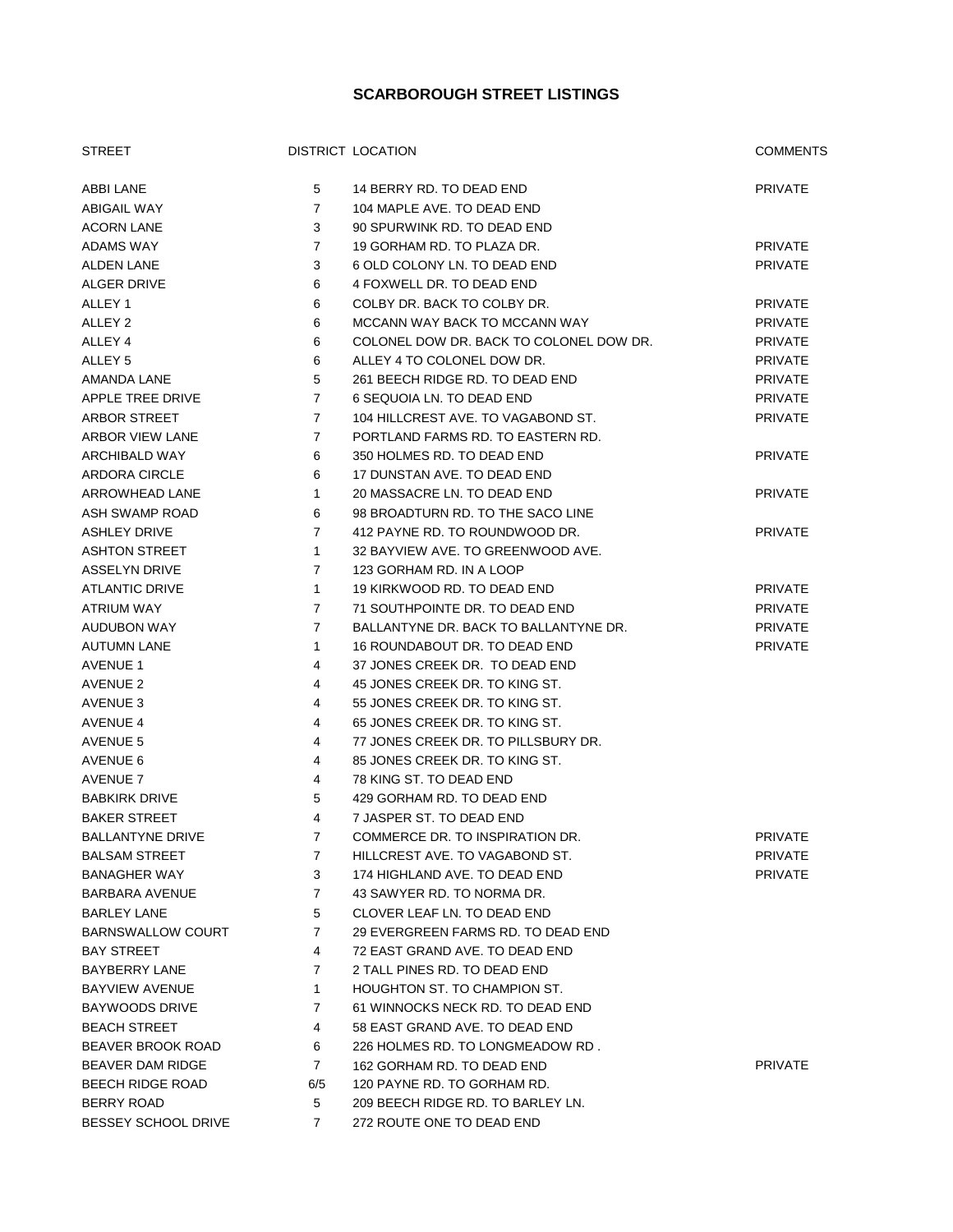| <b>BICKFORD STREET</b>      | 4              | 297 PINE POINT RD. TO DEAD END                        |                |
|-----------------------------|----------------|-------------------------------------------------------|----------------|
| <b>BINGVILLE LANDING</b>    | 1              | 237 BLACK POINT RD. TO DEAD END                       | <b>PRIVATE</b> |
| <b>BIRCH LANE</b>           | 3              | 104 SPURWINK RD. TO DEAD END                          | <b>PRIVATE</b> |
| <b>BIRDS NEST LANE</b>      | 1              | 536 BLACK POINT RD TO DEAD END                        | <b>PRIVATE</b> |
| <b>BITTERSWEET LANE</b>     | 5              | 8 MITCHELL HILL RD. TO DEAD END                       | <b>PRIVATE</b> |
| <b>BLACK POINT MEADOWS</b>  | 1              | 10 FOGG RD. TO DEAD END                               |                |
| <b>BLACK POINT ROAD</b>     | 7/1            | 242 ROUTE 1 TO CHECKLEY POINT                         |                |
| <b>BLACK ROCK ROAD</b>      | $\mathbf{1}$   | 429 FERRY RD. TO DEAD END                             | <b>PRIVATE</b> |
| <b>BLAINE AVENUE</b>        | 4              | 101 EAST GRAND AVE. TO DEAD END                       | <b>PRIVATE</b> |
| <b>BLISS STREET</b>         | 4              | 38 EAST GRAND AVE. TO DEAD END                        |                |
| <b>BLUEBERRY LANE</b>       | 5              | 136 BURNHAM RD. TO DEAD END                           | <b>PRIVATE</b> |
| <b>BOHEMIA WAY</b>          | 1              | 12 JOCELYN RD. TO DEAD END                            | <b>PRIVATE</b> |
| <b>BOND BROOK DRIVE</b>     | 6              | 242 BROADTURN RD. TO DEAD END                         |                |
| <b>BONNEYGROVE DRIVE</b>    | 6              | 226 PAYNE RD. TO DEAD END                             |                |
| <b>BORDER ROAD</b>          | $\overline{7}$ | POSTAL SERVICE WAY TO DEAD END                        | <b>PRIVATE</b> |
| <b>BORNHEIMER PLACE</b>     | 3              | 36 FOGG RD. TO HIGHLAND AVE.                          |                |
| <b>BRADFORD LANE</b>        | 4              | 240 PINE POINT RD. TO DEAD END                        | <b>PRIVATE</b> |
| <b>BRIAR PATCH</b>          | 1              | MARION JORDAN RD. TO DEAD END                         | <b>PRIVATE</b> |
| <b>BRIDGES DRIVE</b>        | 7              | 338 PAYNE RD. TO HOLMES RD.                           |                |
| <b>BRIDLE COURT</b>         | 6              | 4 EQUESTRIAN WAY TO DEAD END                          |                |
| <b>BROADTURN ROAD</b>       | 6/5            | 611 ROUTE 1 TO COUNTY RD.                             |                |
| <b>BROKEN ROAD</b>          | 6              | 44 PAYNE RD. TO END                                   | <b>PRIVATE</b> |
| <b>BROOKVIEW COURT</b>      | 6              | 18 MERRILL BROOK DR. TO DEAD END                      |                |
| <b>BROWN HILL LANE</b>      | 5              | 345 GORHAM RD. TO DEAD END                            | <b>PRIVATE</b> |
| <b>BUD'S BOULEVARD</b>      | 5              | 219 BEECH RIDGE RD. TO DEAD END                       | <b>PRIVATE</b> |
| <b>BUNKER HILL TERRACE</b>  | 6              | 90 TWO ROD RD. TO DEAD END                            |                |
| <b>BURNHAM ROAD</b>         | 5              | SACO LINE CROSSING BROADTURN RD. TO GORHAM LINE       |                |
| <b>BURNHAM WOODS CIRCLE</b> | 4              | 121 OLD BLUE POINT RD. BACK TO 127 OLD BLUE POINT RD. |                |
| <b>BYRD AVENUE</b>          | $\overline{7}$ | 352 ROUTE 1 TO DEAD END                               | <b>PRIVATE</b> |
| C/K LANE                    | 5              | 229 BEECH RIDGE RD. TO DEAD END                       | <b>PRIVATE</b> |
| CABELA BOULEVARD            | 6              | 274 PAYNE RD. TO CABELA'S                             | <b>PRIVATE</b> |
| <b>CAMMOCK ROAD</b>         | $\overline{7}$ | 40 EASTERN RD. TO DEAD END                            | <b>PRIVATE</b> |
| CAMPERDOWN ELM DRIVE        | $\overline{7}$ | 35 BLACK POINT RD. TO DEAD END                        | <b>PRIVATE</b> |
| <b>CAMPUS DRIVE</b>         | $\overline{7}$ | 70 ROUTE 1 TO HILLCREST AVE.                          | <b>PRIVATE</b> |
| <b>CANNON LANE</b>          | 3              | 13 NUTTER WAY TO DEAD END                             |                |
| <b>CANTERBURY LANE</b>      | 3              | 65 FOGG RD. TO DEAD END                               | <b>PRIVATE</b> |
| <b>CARDINAL LANE</b>        | 6              | 156 BROADTURN RD. TO DEAD END                         | <b>PRIVATE</b> |
| <b>CARRIAGE WAY</b>         | 6              | 11 ORCHARD ST. TO DEAD END                            |                |
| CARTER BROOK DRIVE          | 6              | 257 HOLMES RD. TO DEAD END                            |                |
| <b>CASTLE TERRACE</b>       | 6              | 89 BROADTURN RD. TO DEAD END                          |                |
| <b>CATHERINE DRIVE</b>      | $\mathbf{1}$   | 53 OLD NECK RD. TO DEAD END                           |                |
| <b>CATTAIL LANE</b>         | 7              | 19 TALL PINES RD. TO DEAD END                         | <b>PRIVATE</b> |
| <b>CEDAR CIRCLE</b>         | 7              | 45 TALL PINES RD. TO DEAD END                         |                |
| <b>CEDARBROOK DRIVE</b>     | $\overline{7}$ | 21 EASTERN RD. TO DEAD END                            | <b>PRIVATE</b> |
| <b>CHAMBERLAIN ROAD</b>     | 3              | 75 HIGHLAND AVE. TO PLEASANT HILL RD.                 |                |
| <b>CHAMPION STREET</b>      | $\mathbf{1}$   | SHIPWRECK RD. TO DEAD END FROM BAYVIEW AVE.           |                |
| <b>CHARLES CIRCLE</b>       | 6              | DUNSTAN AVE. TO DEAD END                              |                |
| CHASE DEER LANE             | 1              | 37 CLAY PITS RD. TO DEAD END                          | <b>PRIVATE</b> |
| <b>CHECKLEY POINT</b>       | $\mathbf{1}$   | BLACK PT RD. TO WINSLOW HOMER RD.                     | <b>PRIVATE</b> |
| <b>CHERRY LANE</b>          | $\overline{7}$ | 108 HILLCREST AVE. TO DEAD END                        | <b>PRIVATE</b> |
| CHESTNUT DRIVE              | 6              | 18 LANDMARK RD. TO DEAD END                           |                |
| <b>CHISHOLM TRAIL</b>       | 5              | 335 GORHAM RD. TO DEAD END                            | <b>PRIVATE</b> |
| <b>CHUBS WAY</b>            | 3              | MCNAUGHT WAY TO DEAD END                              | <b>PRIVATE</b> |
| <b>CHURCH STREET</b>        | 6              | 656 ROUTE 1 TO DEAD END                               |                |
| CLAUDIA WAY                 | 4              | 373 PINE POINT RD. TO DEAD END                        | PRIVATE        |
|                             |                |                                                       |                |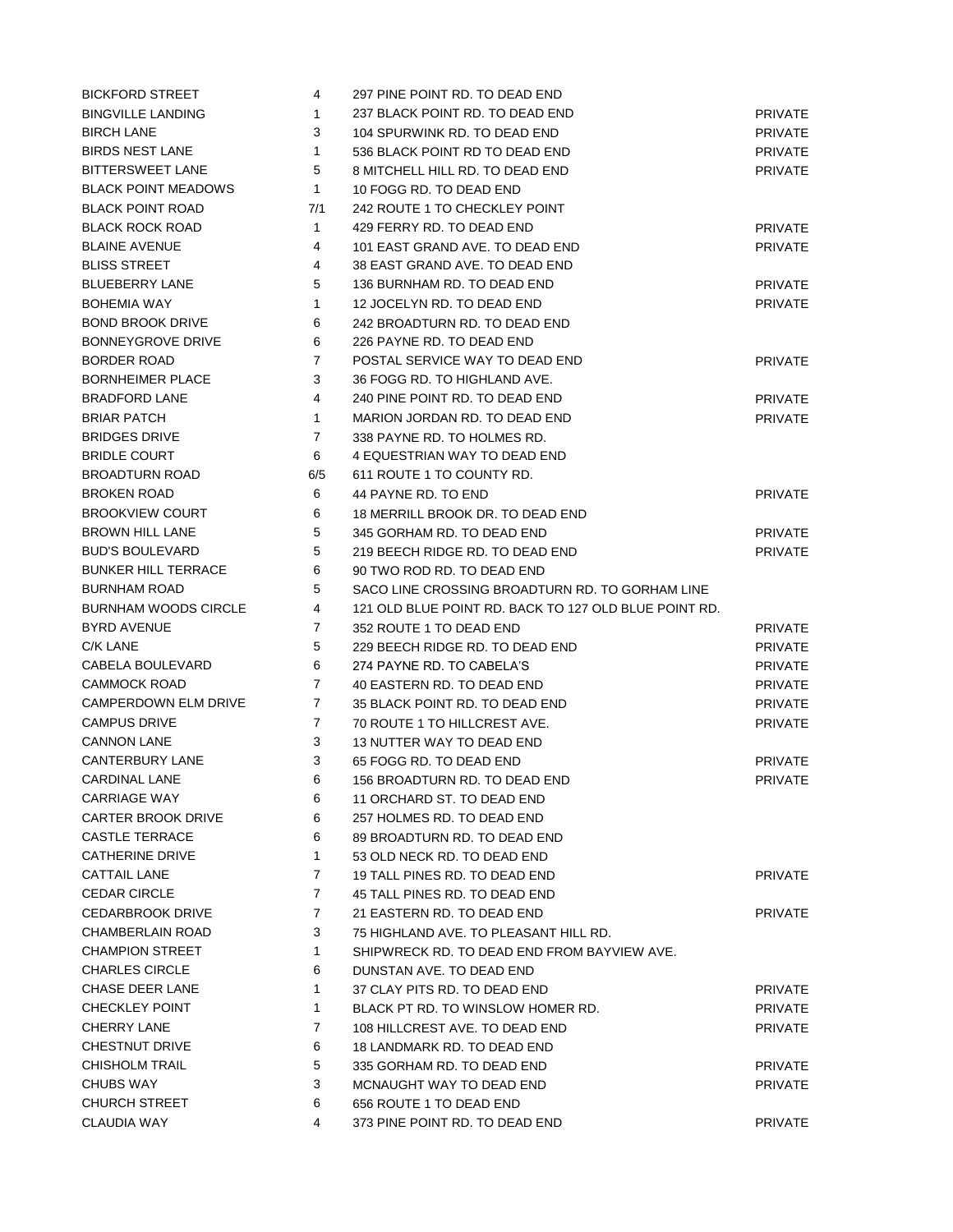| <b>CLAY PITS ROAD</b>       | $\mathbf{1}$   | 199 BLACK POINT RD. TO DEAD END                             |                                  |
|-----------------------------|----------------|-------------------------------------------------------------|----------------------------------|
| <b>CLEARVIEW DRIVE</b>      | 7              | 25 PORTLAND FARMS RD. TO DEAD END                           | <b>PRIVATE</b>                   |
| CLEARWATER DRIVE            | 1              | 234 BLACK POINT RD. TO DEAD END                             |                                  |
| <b>CLIFF STREET</b>         | 1              | BAYVIEW AVE, TO DEAD END                                    | <b>PRIVATE</b>                   |
| <b>CLOUTIER LANE</b>        | 6              | 7 WASHINGTON AVE. TO 44 MANSON LIBBY RD.                    | <b>PRIVATE</b>                   |
| <b>CLOVER LEAF LANE</b>     | 5              | 107 HOLMES RD. TO DEAD END                                  |                                  |
| <b>CLUBHOUSE DRIVE</b>      | 5              | LAUREN DR. TO DEAD END                                      | <b>PRIVATE</b>                   |
| COACH LANTERN LANE EAST     | 7              | 11 OLDE MILL RD. TO DEAD END                                |                                  |
| COACH LANTERN LANE WEST     | 7              | 10 OLDE MILL RD. TO DEAD END                                |                                  |
| <b>COLBY DRIVE</b>          | 6              | WALDRON DR. BACK TO WALDRON DR.                             | <b>PRIVATE</b>                   |
| <b>COLE FARM DRIVE</b>      | 1              | 52 MARION JORDAN RD. TO DEAD END                            | <b>PRIVATE</b>                   |
| <b>COLLIER ROW</b>          | 1              | SEAL ROCK DR. TO DEAD END                                   | <b>PRIVATE</b>                   |
| <b>COLONEL DOW DRIVE</b>    | 6              | WALDRON DR. BACK TO WALDRON DR.                             |                                  |
| <b>COLONIAL DRIVE</b>       | 6              | 6 PLYMOUTH DR. TO DEAD END                                  |                                  |
| <b>COMMERCE DRIVE</b>       | 7              | 300 ROUTE ONE TO EVERGREEN FARMS RD.                        |                                  |
| <b>COMMERCIAL ROAD</b>      | 3              | 17 RIGBY RD. TO DEAD END                                    | <b>PRIVATE</b>                   |
| <b>CONNOLLY WAY</b>         | 6              | 148 BROADTURN RD. TO DEAD END                               | <b>PRIVATE</b>                   |
| <b>CORALBURST LANE</b>      | 3              | 43 HIGHLAND AVE. TO LILAC LN.                               |                                  |
| <b>COTTAGE LANE</b>         | 1              | 15 FERRY RD. TO DEAD END                                    | <b>PRIVATE</b>                   |
| <b>COULTHARD FARMS ROAD</b> | 3              | 232 PLEASANT HILL RD. TO DEAD END                           |                                  |
| COUNTRY CLUB ROAD           | 1              | 501 BLACK POINT RD. TO DEAD END                             | <b>PRIVATE</b>                   |
| <b>COUNTY ROAD</b>          | 5              | WESTBROOK LINE TO THE BUXTON LINE                           |                                  |
| <b>CRANBERRY PINES</b>      | 6              | 115 BROADTURN RD. TO DEAD END                               |                                  |
| <b>CRICKET LANE</b>         | 1              | 526 BLACK POINT RD. TO FIELDWAYS                            | <b>PRIVATE</b>                   |
| <b>CROSSING DRIVE</b>       | 6              | 25 ORCHARD ST. TO CARRIAGE WAY                              |                                  |
| <b>CRYSTAL LANE</b>         | 5              | 389 COUNTY RD. TO DEAD END                                  | <b>PRIVATE</b>                   |
| <b>CUMBERLAND WAY</b>       | $\overline{7}$ | 151 GORHAM RD. TO WOODSPELL RD.                             |                                  |
| <b>CUMMINGS ROAD</b>        | $\overline{7}$ | 482 PAYNE RD. TO THE SOUTH PORTLAND LINE                    |                                  |
| <b>CUTLASS LANE</b>         | 3              | 19 POWDERHORN DR. TO DEAD END                               | <b>PRIVATE</b>                   |
| <b>CYPRESS STREET</b>       | $\overline{7}$ | HILLCREST AVE. TO VAGABOND ST.                              | <b>PRIVATE</b>                   |
| DAVID DRIVE                 | 5              | CRYSTAL LN. TO DEAD END                                     | <b>PRIVATE</b>                   |
| DAWN REST DRIVE             | 5              | 424 GORHAM RD. TO DEAD END                                  | <b>PRIVATE</b>                   |
| DEERING DRIVE               | 5              | 415 COUNTY RD. TO DEAD END                                  |                                  |
| DEERWOOD STREET             | $\overline{7}$ |                                                             |                                  |
| <b>DELIA WAY</b>            | 6              | HILLCREST AVE. TO VAGABOND ST.<br>91 HOLMES RD. TO DEAD END | <b>PRIVATE</b><br><b>PRIVATE</b> |
| <b>DEN DRIVE</b>            |                | 137 HOLMES RD. TO DEAD END                                  |                                  |
| <b>DESFOSSES AVENUE</b>     | 6<br>7         | 301 VAGABOND ST. TO DEAD END                                |                                  |
|                             |                |                                                             | PRIVATE                          |
| DIAMOND DRIVE               | 3              | EMERALD DR. BACK TO EMERALD DR.                             | <b>PRIVATE</b>                   |
| DINSMORE LANE               | 5              | 105 COUNTY RD. TO DEAD END                                  | <b>PRIVATE</b>                   |
| DIRIGO DRIVE                | 6              | 1 MERRILL BROOK DR. TO DEAD END                             |                                  |
| DODGE STREET                | 4              | 15 JASPER ST. TO DEAD END                                   |                                  |
| DOLLOFF DRIVE               | 6              | 555 ROUTE 1 TO DEAD END                                     | <b>PRIVATE</b>                   |
| DOLLYS WAY                  | 5              | EARLES WAY TO DEAD END                                      | <b>PRIVATE</b>                   |
| DONAHUE LANE                | 6              | 67 ASH SWAMP RD. TO DEAD END                                | <b>PRIVATE</b>                   |
| DORADO DRIVE                | 1              | 68 SPURWINK RD. TO DEAD END                                 | <b>PRIVATE</b>                   |
| <b>DOUGLAS ROAD</b>         | 6              | 40 PINE POINT RD. TO DEAD END                               |                                  |
| DOVER STREET                | 4              | 45 EAST GRAND AVE. TO DEAD END                              |                                  |
| DOWN EAST LANE              | 7              | 190 ROUTE 1 TO DEAD END                                     |                                  |
| DRAGONFLY DRIVE             | $\overline{7}$ | 98 GORHAM RD. TO DEAD END                                   | <b>PRIVATE</b>                   |
| DRAKE LANE                  | $\mathbf{1}$   | PIPER RD. TO DEAD END                                       | <b>PRIVATE</b>                   |
| DRESSER ROAD                | 6              | 98 HOLMES RD. TO 99 BEECH RIDGE RD.                         |                                  |
| DRIFTWOOD LANE              | 4              | AVENUE 5 TO RIVER SANDS DR.                                 |                                  |
| DUNEFIELD LANE              | 4              | 49 KING ST. TO DEAD END                                     |                                  |
| DUNN ESTATES DRIVE          | 5              | 119 BURNHAM RD. TO DEAD END                                 |                                  |
| <b>DUNSTAN AVENUE</b>       | 6              | 651 ROUTE 1 TO INTERSECTION OF CHARLES CIR./ARDORA CIR.     |                                  |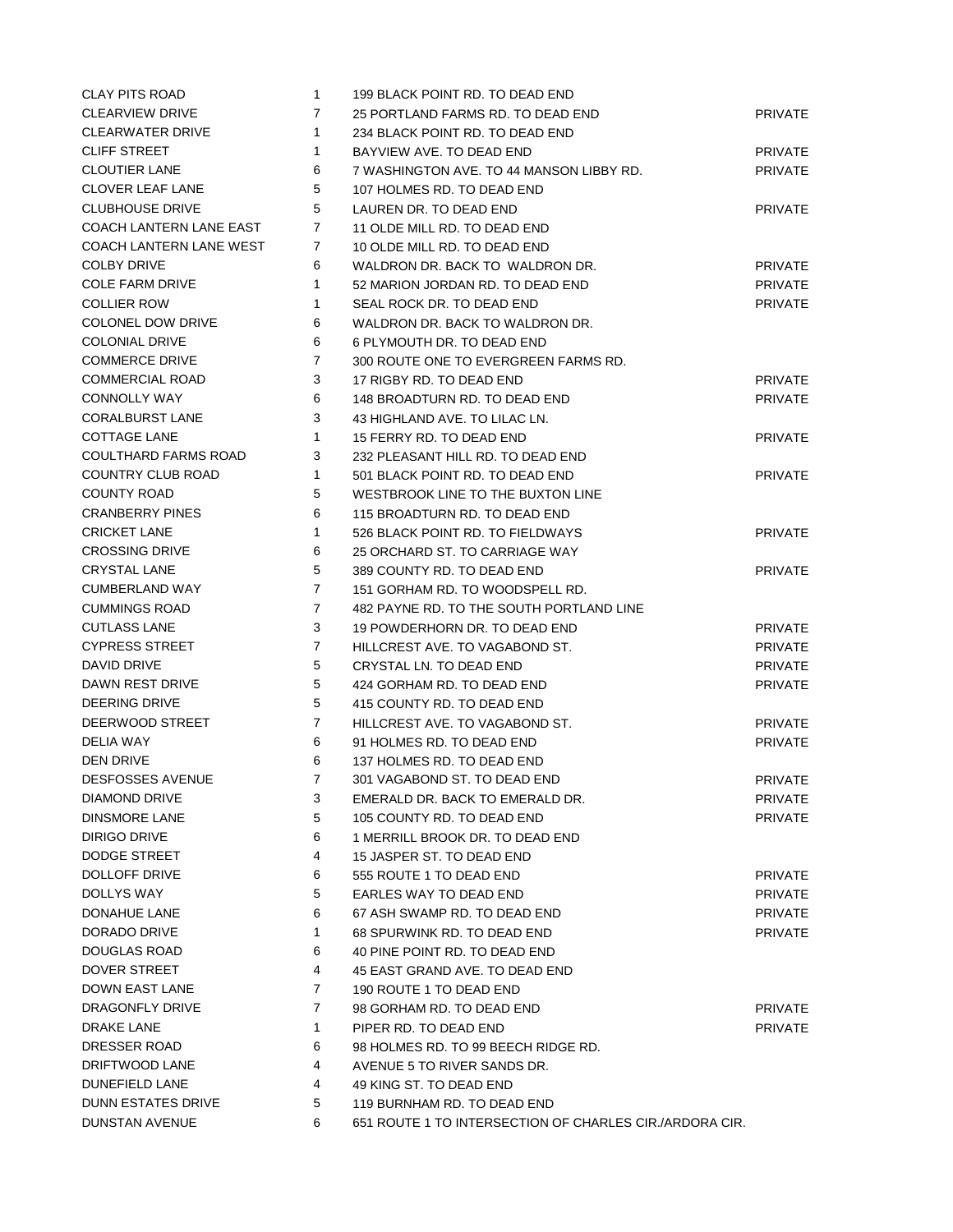| DUNSTAN LANDING ROAD            | 6              | 37 PINE POINT RD. TO DEAD END                      |                |
|---------------------------------|----------------|----------------------------------------------------|----------------|
| <b>DURANT DRIVE</b>             | 7              | SAWYER RD. TO MUNICIPAL DR.                        |                |
| <b>EAGLES NEST DRIVE</b>        | 4              | 180 PINE POINT RD. TO MALLARD LN.                  |                |
| <b>EARLES WAY</b>               | 5              | 266 BEECH RIDGE RD. TO DEAD END                    | <b>PRIVATE</b> |
| <b>EAST GRAND AVENUE</b>        | 4              | 365 PINE POINT RD. TO OLD ORCHARD BEACH LINE       |                |
| <b>EASTERN ROAD</b>             | 7              | 40 BLACK POINT RD. LEFT AND RIGHT TO DEAD END      |                |
| <b>EASTERN TRAIL</b>            | 7/4            | BETWEEN BLACK POINT RD. AND PINE POINT RD.         | <b>PRIVATE</b> |
| EDGEWATER ROAD                  | 7              | <b>GRANDVIEW DR. TO DEAD END</b>                   |                |
| EDWARD DRIVE                    | 1              | 224 BLACK POINT RD. TO DEAD END                    | <b>PRIVATE</b> |
| ELBRIDGE OLIVER WAY             | 3              | 12 BORNHEIMER PL. TO DEAD END                      |                |
| <b>ELEVENTH STREET</b>          | 4              | 92 EAST GRAND AVE. TO DEAD END                     |                |
| ELIZABETH LANE                  | 6              | 221 BROADTURN RD. TO DEAD END                      | <b>PRIVATE</b> |
| <b>ELK CREST LANE</b>           | 5              | 67 MITCHELL HILL RD. TO DEAD END                   | <b>PRIVATE</b> |
| <b>ELLIE AVENUE</b>             | 7              | HERBERT DR. TO PHILLIP ST.                         |                |
| ELMWOOD AVENUE                  | 7              | MAPLE AVE. TO DEAD END                             |                |
| <b>ELSIE WAY</b>                | 7              | 84 SAWYER RD. TO DEAD END                          | <b>PRIVATE</b> |
| <b>ELYSIAN WAY</b>              | $\overline{7}$ | 93 MAPLE AVE. TO DEAD END                          | <b>PRIVATE</b> |
| <b>EMERALD DRIVE</b>            | 3              | PINE HAVEN TER. (SP) TO DIAMOND DR. AND GARNET DR. | <b>PRIVATE</b> |
| <b>EMILY WAY</b>                | $\overline{7}$ | 13 TALL PINES RD. TO DEAD END                      | <b>PRIVATE</b> |
| <b>ENTERPRISE DRIVE</b>         | $\overline{7}$ | 357 ROUTE 1 TO DEAD END                            |                |
| EQUESTRIAN WAY                  | 6              | 39 ORCHARD ST. TO DEAD END                         |                |
| <b>ESSENTIAL WAY</b>            | $\overline{7}$ | 133 GORHAM RD. TO DEAD END                         | <b>PRIVATE</b> |
| <b>ESTATE DRIVE</b>             | $\overline{7}$ | COMMERCE DR. TO DEAD END                           | <b>PRIVATE</b> |
| EVERGREEN FARMS ROAD            | $\overline{7}$ | COMMERCE DR. TO EASTERN RD.                        |                |
| <b>EXPEDITION DRIVE</b>         | 6              | 246 PAYNE RD. TO CABELA'S                          | <b>PRIVATE</b> |
| <b>EZEKIEL WAY</b>              | 5              | 373 BROADTURN RD. TO DEAD END                      | <b>PRIVATE</b> |
| <b>FAIRFIELD ROAD</b>           | $\overline{7}$ | 240 ROUTE 1 TO THORNTON RD.                        |                |
| <b>FAIRWAY DRIVE</b>            | 3              | 125 HIGHLAND AVE. IN A LOOP                        | <b>PRIVATE</b> |
| <b>FARMHOUSE ROAD</b>           | 3              | TENNEY LN. TO DEAD END                             |                |
| <b>FAWN RUN</b>                 | 6              | 20 PLANTATION DR. TO DEAD END                      |                |
| <b>FENDERSON PLACE</b>          | 5              | 416 COUNTY RD. TO DEAD END                         |                |
| <b>FENGLER ROAD</b>             | 5              | 34 MITCHELL HILL RD. TO 235 HOLMES RD.             |                |
| <b>FERN CIRCLE</b>              | $\overline{7}$ | 10 PARTRIDGE LN. TO DEAD END                       |                |
| <b>FERRY ROAD</b>               | $\mathbf{1}$   | 445 BLACK POINT RD. TO FERRY BEACH                 |                |
| <b>FIELDWAYS</b>                | $\mathbf{1}$   | INT. WHITTIER LN./SEAL ROCK DR.TO LIBRARY LN.      | <b>PRIVATE</b> |
| <b>FINCH WAY</b>                | $\overline{7}$ | 128 GORHAM RD. TO DEAD END                         |                |
| <b>FIRST STREET</b>             | 7              | 27 MAPLE AVE. TO GREENACRE LN.                     |                |
| FISH AND GAME LANE              | $\overline{7}$ | 79 HOLMES RD. TO DEAD END                          | <b>PRIVATE</b> |
| <b>FLINTLOCK DRIVE</b>          | 3              | 6 OLE MUSKET RD. TO 209 PLEASANT HILL RD.          |                |
| <b>FOGG ROAD</b>                | 1/3            | 170 BLACK POINT RD. TO 279 PLEASANT HILL RD.       |                |
| FOLEY FARM ROAD                 | $\overline{7}$ | HANNAFORD DR. TO DEAD END                          | <b>PRIVATE</b> |
| <b>FOREST STREET</b>            | $\mathbf{1}$   | SHELL ST. TO DEAD END                              |                |
| <b>FOSS DRIVE</b>               | 5              | 5 BURNHAM RD. TO DEAD END                          | <b>PRIVATE</b> |
| <b>FOUNTAIN WAY</b>             | $\overline{7}$ | SOUTHPOINTE DR. TO DEAD END                        | <b>PRIVATE</b> |
| <b>FOWLER FARM ROAD</b>         | 3              | 222 PLEASANT HILL RD. IN A LOOP                    |                |
| <b>FOXCROFT CIRCLE</b>          | $\overline{7}$ | 176 ROUTE 1 TO DEAD END                            |                |
| <b>FOXCROFT DRIVE</b>           | 7              | FOXCROFT CIR. TO DEAD END                          | <b>PRIVATE</b> |
| <b>FOXWELL DRIVE</b>            | 6              | 12 OLD BLUE POINT RD. TO DEAD END                  |                |
| <b>FRAZIER ACRES LANE</b>       | 6              | 46 HEARN RD. TO DEAD END                           | <b>PRIVATE</b> |
| <b>FREDERICK THOMPSON DRIVE</b> | 3              | 6 BORNHEIMER PL.TO DEAD END                        |                |
| FREEDOM ROAD                    | 5              | 27 FENGLER RD. BACK TO FENGLER RD.                 |                |
| <b>FRIENDSHIP LANE</b>          | 6              | 156 HOLMES RD. TO DEAD END                         | <b>PRIVATE</b> |
| <b>GALLEON LANE</b>             | 3              |                                                    |                |
|                                 | $\overline{7}$ | 36 GUNSTOCK RD. TO DEAD END                        |                |
| <b>GALLERY BOULEVARD</b>        |                | 451 PAYNE RD. TO 88 MUSSEY RD.                     |                |
| <b>GARNET DRIVE</b>             | 3              | PINE HAVEN TER. (SP) TO DIAMOND DR./EMERALD DR.    | <b>PRIVATE</b> |
| <b>GARRISON LANE</b>            | $\mathbf{1}$   | 466 BLACK POINT RD. TO DEAD END                    | <b>PRIVATE</b> |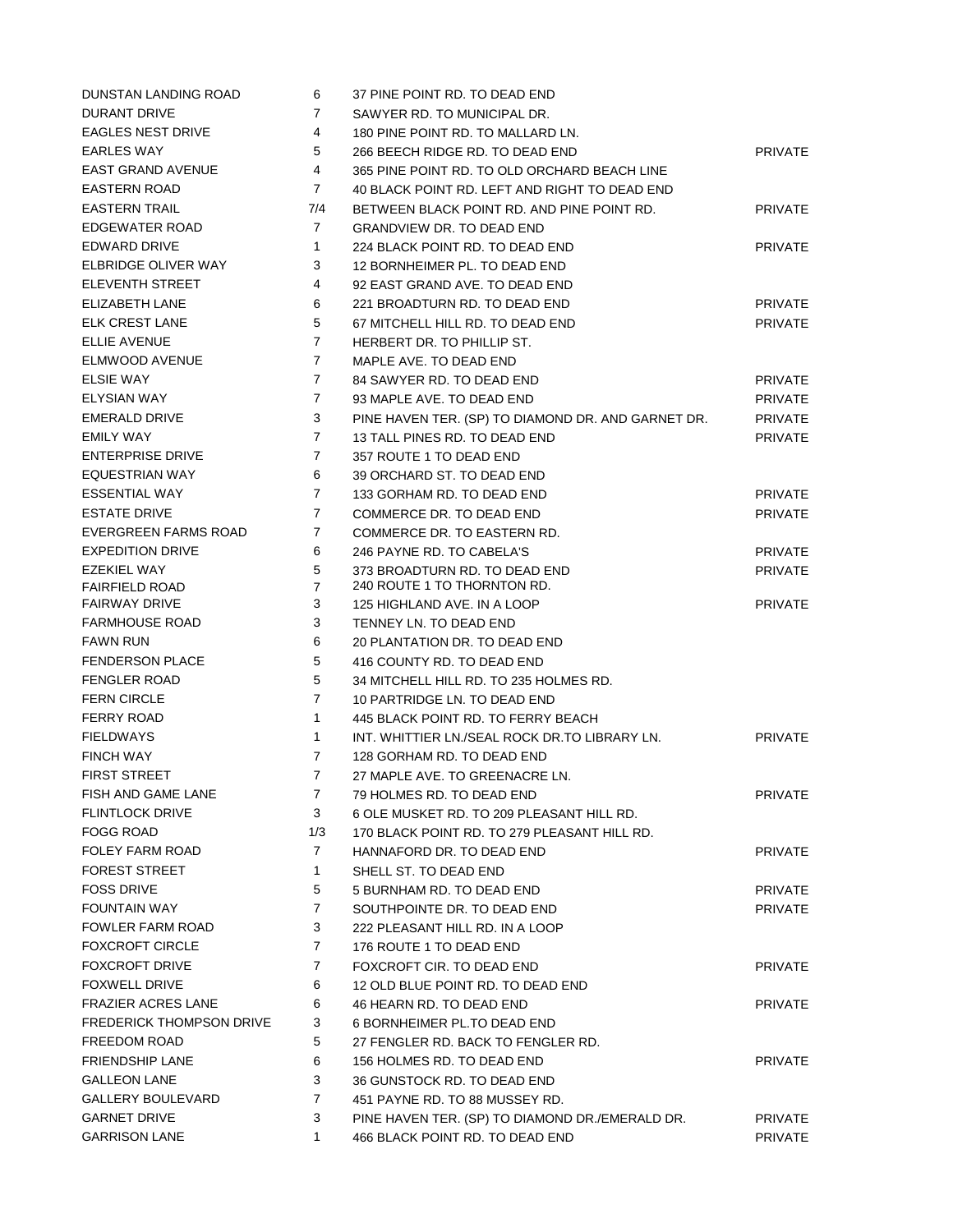| <b>GIBSON ROAD</b>         | 3              | 68 PLEASANT HILL RD. TO RUNWAY RD.                  |                |
|----------------------------|----------------|-----------------------------------------------------|----------------|
| <b>GINN ROAD</b>           | 7              | 290 PAYNE RD. TO DEAD END                           |                |
| <b>GLASGOW ROAD</b>        | 3              | 36 PLEASANT HILL RD. TO RUNWAY RD.                  |                |
| <b>GLENNDALE CIRCLE</b>    | 6              | <b>GLENNDALE DR. BACK TO GLENNDALE DR.</b>          |                |
| <b>GLENNDALE DRIVE</b>     | 6              | 191 BROADTURN RD. TO GLENNDALE CIR.                 |                |
| <b>GOCHIE WAY</b>          | 5              | 4 TRAPPER JOHN RD. TO DEAD END                      |                |
| GOLDENWOOD DRIVE           | 6              | 327 HOLMES RD. TO DEAD END                          |                |
| <b>GOLONDRINA LANE</b>     | 3              | 17 ROUTE 1 TO DEAD END                              | <b>PRIVATE</b> |
| <b>GORHAM ROAD</b>         | 7/5            | 239 ROUTE 1 TO COUNTY RD.                           |                |
| <b>GRANDVIEW DRIVE</b>     | 7              | <b>HEATHER LN. TO DEAD END</b>                      |                |
| <b>GRANITE STREET</b>      | 4              | 28 EAST GRAND AVE. TO DEAD END                      |                |
| <b>GRANT ROAD</b>          | 6              | 37 WEST BEECH RIDGE RD. TO DEAD END                 | <b>PRIVATE</b> |
| <b>GRAPEVINE LANE</b>      | 6              | 188 HOLMES RD. TO DEAD END                          |                |
| <b>GRASSHOPPER LANE</b>    | 6              | 42 GRANT RD. TO DEAD END                            | <b>PRIVATE</b> |
| <b>GRAVEL ROAD</b>         | $\mathbf{1}$   | 229 BLACK POINT RD. TO DEAD END                     | <b>PRIVATE</b> |
| <b>GREEN NEEDLE DRIVE</b>  | $\overline{7}$ | 54 GORHAM RD. TO DEAD END                           |                |
| <b>GREEN ROAD</b>          | 5              | 60 RUNNING HILL RD. TO DEAD END                     |                |
| <b>GREENACRE LANE</b>      | $\overline{7}$ | 121 ROUTE 1 TO ELMWOOD AVE.                         |                |
| <b>GREENWOOD AVENUE</b>    | $\mathbf{1}$   | OCEAN AVE. LEFT TO HARMONS ISLAND/RIGHT TO DEAD END |                |
| <b>GRIFFIN ROAD</b>        | 6              | 620 ROUTE 1 TO DEAD END                             | <b>PRIVATE</b> |
| <b>GROVO LANE</b>          | 5              | 374 COUNTY RD. TO DEAD END                          | <b>PRIVATE</b> |
| <b>GUINEA LANE</b>         | 6              | BONNEYGROVE DR. TO DEAD END                         | <b>PRIVATE</b> |
| <b>GUNSTOCK ROAD</b>       | 3              | 241 PLEASANT HILL RD. TO DEAD END                   |                |
| <b>HACKMATACK DRIVE</b>    | 3              | 317 PLEASANT HILL RD. TO DEAD END                   |                |
| <b>HAIGIS PARKWAY</b>      | 6              | 399 ROUTE 1 TO PAYNE RD.                            |                |
| <b>HAMPTON CIRCLE</b>      | $\mathbf{1}$   | 6 WYNMOOR DR. TO DEAD END                           |                |
| HANNAFORD DRIVE            | 7              | 203 ROUTE 1 TO GORHAM RD.                           |                |
| <b>HANSON ROAD</b>         | 5              | 390 BROADTURN RD. TO TAPLEY RD.                     |                |
| <b>HARLOW STREET</b>       | 6              | 594 ROUTE 1 TO HIGGINS ST.                          |                |
| <b>HARMON STREET</b>       | $\mathbf{1}$   | 500 BLACK POINT RD. TO DEAD END                     | <b>PRIVATE</b> |
| <b>HARMONS ISLAND</b>      | $\mathbf{1}$   | GREENWOOD AVE. TO DEAD END                          | <b>PRIVATE</b> |
| <b>HAWK DRIVE</b>          | 5              | 75 MITCHELL HILL RD. TO DEAD END                    | <b>PRIVATE</b> |
| <b>HAWTHORN CIRCLE</b>     | 7              | 25 PARTRIDGE LN. TO DEAD END                        |                |
| <b>HAYSTACK CIRCLE</b>     | 3              | 18 COULTHARD FARMS RD. TO DEAD END                  |                |
| <b>HEARN ROAD</b>          | 6              | 144 BROADTURN RD. TO SACO LINE                      |                |
| <b>HEATHER LANE</b>        | $\overline{7}$ | 35 EASTERN RD. TO DEAD END                          |                |
| <b>HEATHWOOD LANE</b>      | 5              | 290 BEECH RIDGE RD. TO DEAD END                     |                |
| <b>HEMLOCK CIRCLE</b>      | 7              | 43 TALL PINES RD. TO DEAD END                       |                |
| <b>HENRIKSON ROAD</b>      | 6              | 115 HOLMES RD. TO DEAD END                          | <b>PRIVATE</b> |
| <b>HERBERT DRIVE</b>       | 7              | 23 SAWYER RD. TO ELLIE AVE.                         |                |
| <b>HERITAGE LANE</b>       | 6              | 76 TWO ROD RD. TO PLYMOUTH DR.                      |                |
| <b>HERRLI STREET</b>       | $\overline{7}$ | TRAVELO ST. TO RITZCRAFT ST.                        | <b>PRIVATE</b> |
| <b>HIDDEN CREEK DRIVE</b>  | 6              | 127 BROADTURN RD. TO DEAD END                       |                |
| <b>HIGGINS CREEK ROAD</b>  | 1              | 68 OCEAN AVE. TO DEAD END                           | <b>PRIVATE</b> |
| <b>HIGGINS STREET</b>      | 6              | HARLOW ST. TO DEAD END                              |                |
| <b>HIGH BLUFF LANE</b>     | 6              | 33 LONGMEADOW RD. TO DEAD END                       |                |
| HIGH POINT ROAD            | 7              | ORCHARD HILL RD. BACK TO ORCHARD HILL RD.           |                |
| <b>HIGHLAND AVENUE</b>     | 3              | 144 BLACK POINT RD. TO THE SOUTH PORTLAND LINE      |                |
| <b>HIGHLAND PINES ROAD</b> | 3              | 195 HIGHLAND AVE. TO DEAD END                       | <b>PRIVATE</b> |
| <b>HILLCREST AVENUE</b>    | 7              | 124 ROUTE 1 TO DESFOSSES AVE.                       | PRIVATE        |
| HILLSIDE AVENUE            | 4              | PINE POINT RD. TO SYLVAN RD.                        |                |
| HINES DRIVE                | 7              | 45 MAPLE AVE. TO DEAD END                           | <b>PRIVATE</b> |
| <b>HOLLY STREET</b>        | 4              | 305 PINE POINT RD. TO DEAD END                      |                |
| <b>HOLMES ROAD</b>         | 7/6            | 340 PAYNE RD. TO THE SACO LINE                      |                |
| HOMER SANDS DRIVE          | 6              | 47 OLD BLUE POINT RD. TO DEAD END                   | <b>PRIVATE</b> |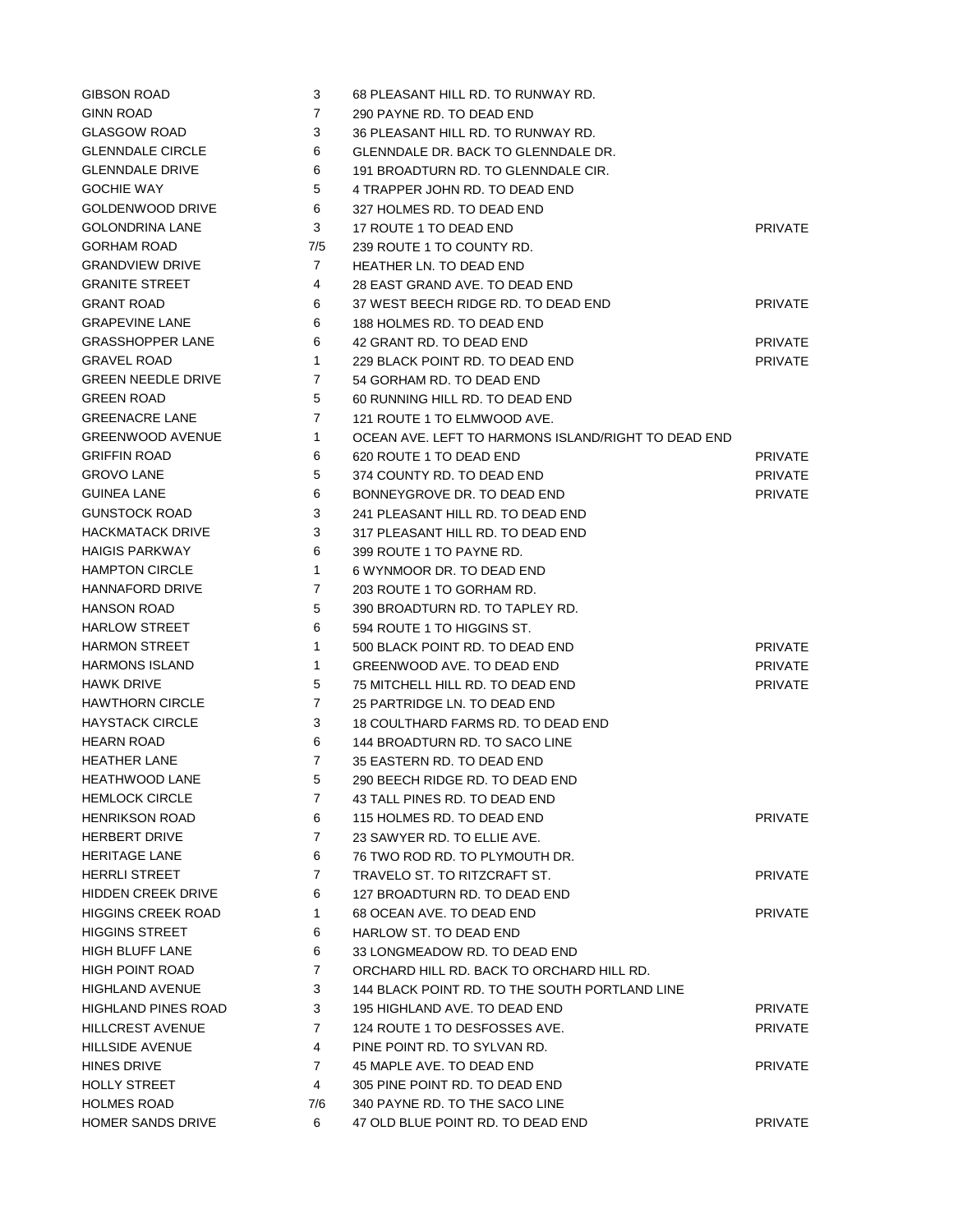| HONEYSUCKLE LANE         |
|--------------------------|
| <b>HORSESHOE DRIVE</b>   |
| <b>HOUGHTON STREET</b>   |
| <b>HOURGLASS LANE</b>    |
| <b>HOWARD LANE</b>       |
| <b>HUDSON AVENUE</b>     |
| <b>HUGH AVENUE</b>       |
| <b>HUMMINGBIRD LANE</b>  |
| <b>HUNNEWELL AVENUE</b>  |
| <b>HUNNEWELL ROAD</b>    |
|                          |
| HUNTER POINT DRIVE       |
| <b>HUNTLEY DRIVE</b>     |
| <b>HURDLE FENCE ROAD</b> |
| <b>IMPERIAL LANE</b>     |
| INDEPENDENCE WAY         |
| <b>INDIAN HILL LANE</b>  |
| INDIAN ROCK ROAD         |
| INDIAN WOODS ROAD        |
| <b>INGALLSIDES DRIVE</b> |
| <b>INSPIRATION DRIVE</b> |
| IRIS DRIVE               |
| <b>IRONCLAD ROAD</b>     |
| <b>IVORY HILL LANE</b>   |
| JACOB AVENUE             |
| JAMECO MILL ROAD         |
| <b>JAMESTOWN CIRCLE</b>  |
| <b>JANA LANE</b>         |
| JARED DRIVE              |
| <b>JASPER STREET</b>     |
| <b>JOCELYN ROAD</b>      |
| <b>JOHNSON ROAD</b>      |
| JONES CREEK DRIVE        |
|                          |
|                          |
| <b>JORDAN LANE</b>       |
| <b>JOSHUA LIBBY ROAD</b> |
| JOSS HILL ROAD           |
| <b>JUDGE HASTY LANE</b>  |
| JUNEBERRY LANE           |
| <b>KALA LANE</b>         |
| <b>KATIES LANE</b>       |
| <b>KELLY LANE</b>        |
| <b>KENNEBAGO DRIVE</b>   |
| <b>KENNEDY DRIVE</b>     |
| <b>KENNISTON WAY</b>     |
| KENOSHA AVENUE           |
| KENT STREET              |
| <b>KERRYMEN CIRCLE</b>   |
| KIMBALL DRIVE            |
| KING STREET              |
| KINGFISHER DRIVE         |
| KIRKWOOD CIRCLE          |
| KIRKWOOD ROAD            |
| <b>KNOLL VIEW</b>        |
| <b>KYLIE AVENUE</b>      |

| <b>HONAN ROAD</b>        | $\overline{7}$ | 63 MUSSEY RD. TO DEAD END                           |                |
|--------------------------|----------------|-----------------------------------------------------|----------------|
| HONEYSUCKLE LANE         | 3              | LILAC LN. TO DEAD END                               |                |
| <b>HORSESHOE DRIVE</b>   | $\mathbf{1}$   | 185 BLACK POINT RD. LEFT AND RIGHT TO DEAD END      |                |
| <b>HOUGHTON STREET</b>   | 1              | BAYVIEW AVE. TO GREENWOOD AVE.                      |                |
| <b>HOURGLASS LANE</b>    | 6              | 121 HOLMES RD. TO DEAD END                          | PRIVATE        |
| <b>HOWARD LANE</b>       | 5              | 15 MITCHELL HILL RD. TO DEAD END                    |                |
| <b>HUDSON AVENUE</b>     | 7              | FIRST ST. TO DEAD END                               |                |
| <b>HUGH AVENUE</b>       | $\overline{7}$ | PARK AVE. TO DEAD END                               | <b>PRIVATE</b> |
| HUMMINGBIRD LANE         | $7^{\circ}$    | 11 BAYBERRY LN. TO DEAD END                         | <b>PRIVATE</b> |
| HUNNEWELL AVENUE         | $7^{\circ}$    | 100 WINNOCKS NECK RD. TO DEAD END                   | <b>PRIVATE</b> |
| <b>HUNNEWELL ROAD</b>    | 7              | ELMWOOD AVE. TO MAPLE AVE.                          |                |
| HUNTER POINT DRIVE       | 6              | 30 OLD BLUE POINT RD. TO DEAD END                   |                |
| <b>HUNTLEY DRIVE</b>     | 6              | 143 BROADTURN RD. TO DEAD END                       | PRIVATE        |
| HURDLE FENCE ROAD        | 7              | 36 OLD COUNTY RD. TO DEAD END                       | <b>PRIVATE</b> |
| <b>IMPERIAL LANE</b>     | 7              | 49 SAWYER RD. TO NORMA DR.                          |                |
| <b>INDEPENDENCE WAY</b>  | 5              | EARLES WAY TO DEAD END                              | <b>PRIVATE</b> |
| <b>INDIAN HILL LANE</b>  | $\overline{7}$ | 81 WINNOCKS NECK RD. TO DEAD END                    | <b>PRIVATE</b> |
| <b>INDIAN ROCK ROAD</b>  | 3              | 379 PLEASANT HILL RD. TO DEAD END                   | <b>PRIVATE</b> |
| INDIAN WOODS ROAD        | 3              | 331 PLEASANT HILL RD. TO DEAD END                   | <b>PRIVATE</b> |
| INGALLSIDES DRIVE        | 6              | MADISON DR. TO DEAD END                             | <b>PRIVATE</b> |
| <b>INSPIRATION DRIVE</b> | $\overline{7}$ | RUNS LEFT AND RIGHT FROM BALLANTYNE DR. TO DEAD END |                |
| <b>IRIS DRIVE</b>        | 4              | PRIMROSE LN. TO DEAD END                            |                |
| <b>IRONCLAD ROAD</b>     | 3              | 142 FOGG RD. TO MINUTEMAN DR.                       |                |
| <b>IVORY HILL LANE</b>   | 3              | 180 SPURWINK RD. TO DEAD END                        | <b>PRIVATE</b> |
| <b>JACOB AVENUE</b>      | $\overline{7}$ | DESFOSSES AVE. BACK TO DESFOSSES AVE.               | <b>PRIVATE</b> |
| JAMECO MILL ROAD         | 7              | 15 CUMBERLAND WAY TO DEAD END                       |                |
| <b>JAMESTOWN CIRCLE</b>  | 3              | WILLIAMSBURG LN. TO DEAD END                        | <b>PRIVATE</b> |
| JANA LANE                | 5              | 393 GORHAM RD. TO DEAD END                          |                |
| JARED DRIVE              | $\overline{7}$ | 41 HOLMES RD. TO DEAD END                           | <b>PRIVATE</b> |
| <b>JASPER STREET</b>     | 4              | 245 PINE POINT RD. TO PINE LEDGE DR.                |                |
| <b>JOCELYN ROAD</b>      | $\mathbf{1}$   | SEAL ROCK DR. TO WINSLOW HOMER RD.                  | <b>PRIVATE</b> |
| JOHNSON ROAD             | 5              | 196 BEECH RIDGE RD. TO DEAD END                     | <b>PRIVATE</b> |
| <b>JONES CREEK DRIVE</b> | 4              | PINE POINT RD. TO AVENUE 6                          |                |
| <b>JORDAN LANE</b>       | $\mathbf{1}$   | 5 BRIAR PATCH TO DEAD END                           | <b>PRIVATE</b> |
| <b>JOSHUA LIBBY ROAD</b> | 5              | 316 GORHAM RD. TO DEAD END                          | <b>PRIVATE</b> |
| <b>JOSS HILL ROAD</b>    | 6              | RUNS FROM 296 BROADTURN RD. TO DEAD END             |                |
| JUDGE HASTY LANE         | 7 <sup>7</sup> | PORTLAND FARMS RD. TO DEAD END                      |                |
| <b>JUNEBERRY LANE</b>    | 7              | 18 SAWYER RD. TO DEAD END                           |                |
| KALA LANE                | 5              | 333 GORHAM RD. TO DEAD END                          | <b>PRIVATE</b> |
| KATIES LANE              | 6              | 330 BROADTURN RD. TO DEAD END                       | PRIVATE        |
| <b>KELLY LANE</b>        | $\mathbf{1}$   | 42 OCEAN AVE. TO DEAD END                           | <b>PRIVATE</b> |
| <b>KENNEBAGO DRIVE</b>   | 6              | 172 TWO ROD RD. TO DEAD END                         |                |
| <b>KENNEDY DRIVE</b>     | 4              | HILLSIDE AVE, TO DEAD END                           |                |
| <b>KENNISTON WAY</b>     | 3              | ACORN LN. TO DEAD END                               | <b>PRIVATE</b> |
| KENOSHA AVENUE           | 3              | 27 ROUTE 1 TO DEAD END                              | <b>PRIVATE</b> |
| <b>KENT STREET</b>       | $\mathbf{1}$   | 14 SHIPWRECK RD. TO DEAD END                        |                |
| <b>KERRYMEN CIRCLE</b>   | 6              | <b>GLENNDALE CIR. TO DEAD END</b>                   |                |
| KIMBALL DRIVE            | 7              | 19 OLD COUNTY RD. TO DEAD END                       |                |
| KING STREET              | 4              | 372 PINE POINT RD. TO THE CO-OP                     |                |
| KINGFISHER DRIVE         | $\mathbf{1}$   | 323 BLACK POINT RD. TO SANDPIPER COVE RD.           |                |
| KIRKWOOD CIRCLE          | $\mathbf{1}$   | KIRKWOOD RD. BACK TO KIRKWOOD RD.                   | <b>PRIVATE</b> |
| KIRKWOOD ROAD            | 1              | 356 BLACK POINT RD. TO DEAD END                     | PRIVATE        |
| <b>KNOLL VIEW</b>        | 5              | 25 DEERING DR. TO DEAD END                          | <b>PRIVATE</b> |
| KYLIE AVENUE             | 6              | 326 BROADTURN RD. TO DEAD END                       |                |
| <b>LABRADOR LANE</b>     | 6              | JOSS HILL RD. TO DEAD END                           | <b>PRIVATE</b> |
|                          |                |                                                     |                |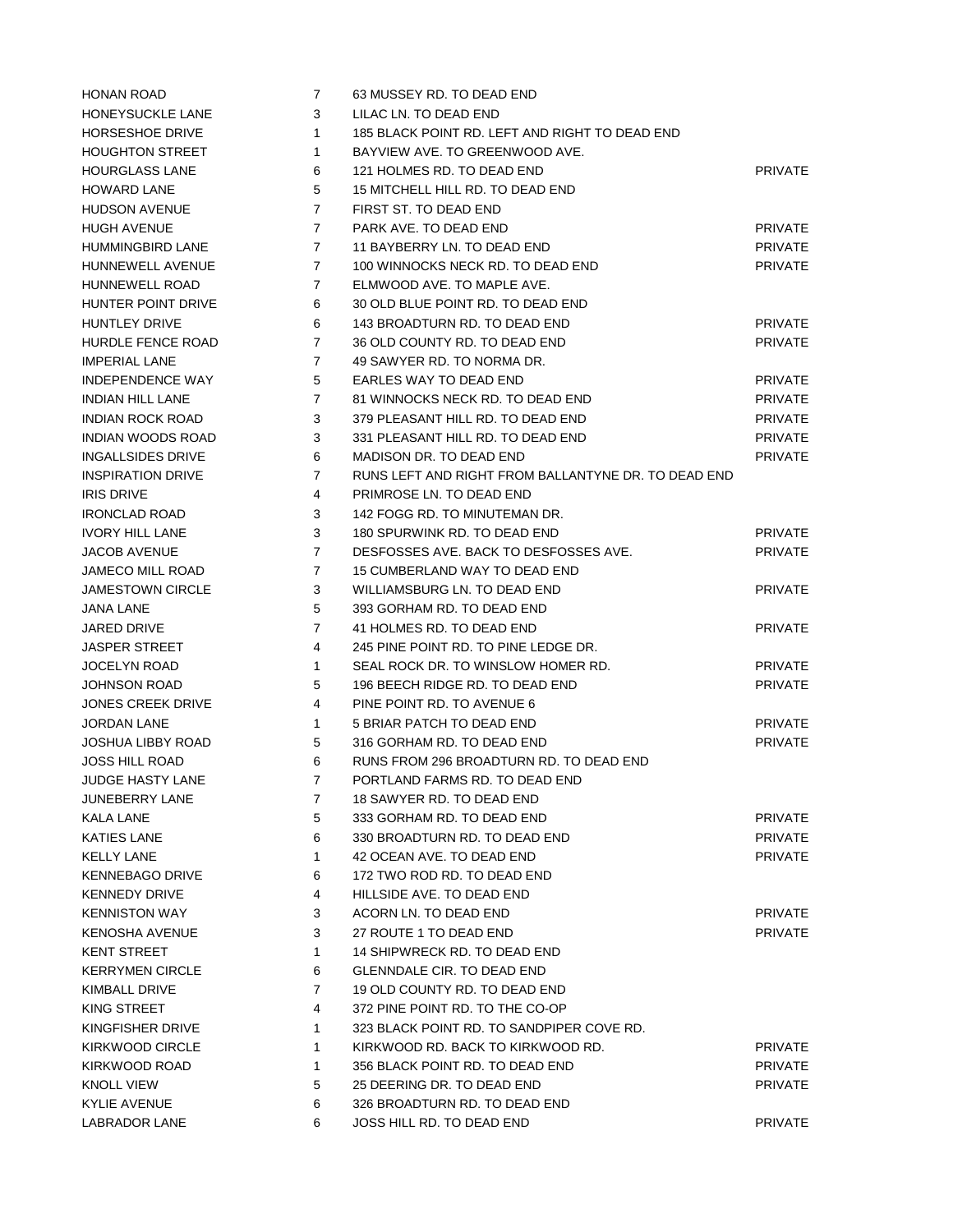| LADY SLIPPER WAY          | 5              | 113 COUNTY RD. TO THE GORHAM LINE                 | <b>PRIVATE</b> |
|---------------------------|----------------|---------------------------------------------------|----------------|
| LAIDLAW LANE              | $\overline{7}$ | 75 MAPLE AVE. TO HUNNEWELL RD.                    |                |
| LAMPLIGHTER LANE          | 6              | 5 HERITAGE LN. TO DEAD END                        | <b>PRIVATE</b> |
| LANCASTER LANE            | $\mathbf{1}$   | 10 FOGG RD. TO DEAD END                           |                |
| LANDMARK ROAD             | 6              | 133 BROADTURN RD. TO HIDDEN CREEK DR.             |                |
| LANE BY THE SEA           | 4              | 103 EAST GRAND AVE. TO DEAD END                   | <b>PRIVATE</b> |
| LARRABEE FARM ROAD        | 5              | 412 GORHAM RD. TO DEAD END                        | <b>PRIVATE</b> |
| <b>LAUGHTON CIRCLE</b>    | 6              | HUNTER POINT DR. TO DEAD END                      |                |
| LAUREL RIDGE ROAD         | 5              | 354 GORHAM RD. TO DEAD END                        |                |
| LAUREN DRIVE              | 5              | 304 GORHAM RD. TO DEAD END                        | <b>PRIVATE</b> |
| <b>LEAH LANE</b>          | 6              | 10 LOBOS RD. TO DEAD END                          |                |
| LEDGEWOOD CIRCLE          | $\overline{7}$ | 51 TALL PINES RD. TO DEAD END                     |                |
| <b>LIBBY STREET</b>       | $\overline{7}$ | 252 ROUTE 1 TO SEAVIEW AVE.                       |                |
| LIBERTY BELL LANE         | 4              | 125 OLD BLUE POINT RD. TO MAYFLOWER DR.           |                |
| LIBRARY LANE              | $\mathbf{1}$   | SEAL ROCK DR. TO WINSLOW HOMER RD.                | <b>PRIVATE</b> |
| LILAC LANE                | 3              | 67 HIGHLAND AVE. TO DEAD END                      |                |
| LILLIAN WAY               | 6              | 12 WHIPPLE LN. TO DEAD END                        |                |
| LINCOLN AVENUE            | 6              | 400 ROUTE 1 TO WASHINGTON AVE.                    |                |
| LITTLE BEAR ROAD          | 6              | 89 HOLMES RD. TO DEAD END                         | <b>PRIVATE</b> |
| LITTLE DOLPHIN DRIVE      | $\overline{7}$ | 185 ROUTE 1 TO DEAD END                           |                |
| LITTLEFIELD LANE          | $\overline{7}$ | 17 MAPLE AVE. TO DEAD END                         | <b>PRIVATE</b> |
| LOBOS ROAD                | 6              | 200 HOLMES RD. TO BEAVER BROOK RD.                |                |
| LOGMAD AVENUE             | 6              | KYLIE AVE. TO DEAD END                            |                |
| LONGMEADOW ROAD           | 6              | 203 BROADTURN RD. TO DEAD END                     |                |
| LONGWAVE PLACE            | 4              | 108 EAST GRAND AVE. TO DEAD END                   | <b>PRIVATE</b> |
| LUCKY LANE                | 6              | 727 ROUTE 1 TO DEAD END                           | PRIVATE        |
| <b>MADISON DRIVE</b>      | 6              | SCOTTOW WAY TO DEAD END                           | <b>PRIVATE</b> |
| <b>MAGNOLIA LANE</b>      | 3              | HIGHLAND AVE. TO HONEYSUCKLE LN.                  |                |
| <b>MALLARD LANE</b>       | 4              | EAGLES NEST DR. TO DEAD END                       |                |
| <b>MANSON LIBBY ROAD</b>  | 6              | WASHINGTON AVE. LEFT AND RIGHT TO DEAD END        |                |
| MAPLE AVENUE              | $\mathbf{7}$   | 171 ROUTE 1 TO GORHAM RD.                         |                |
| <b>MARCIA STREET</b>      | 3              | 129 HIGHLAND AVE. TO DEAD END                     |                |
| MARGINAL WAY              | $\mathbf{1}$   | CHECKLEY POINT TO SACCARRAPPA LN.                 | <b>PRIVATE</b> |
| <b>MARINERS COVE</b>      | 4              | 70 JASPER ST. TO DEAD END                         |                |
| <b>MARION JORDAN ROAD</b> | $\mathbf{1}$   | 7 SPURWINK RD. TO DEAD END                        |                |
| <b>MARR FARM WAY</b>      | 5              | 418 GORHAM RD. TO DEAD END                        | <b>PRIVATE</b> |
| MARSH ROCK CIRCLE         | $\mathbf{1}$   | 240 BLACK POINT RD. TO CLEARWATER DR.             |                |
| MARTELL WAY               | 5              | 23 FENGLER RD. TO DEAD END                        | <b>PRIVATE</b> |
| <b>MARTIN AVENUE</b>      | 6              | 38 BROADTURN RD. TO DEAD END                      |                |
| MARY WAY                  | 5              | 59 MITCHELL HILL RD. TO DEAD END                  | <b>PRIVATE</b> |
| MASSACRE LANE             | $\mathbf{1}$   | 462 BLACK POINT RD. TO DEAD END                   | <b>PRIVATE</b> |
| <b>MAST ROAD</b>          | 3              | 22 SCHOONER RD. TO DEAD END                       |                |
| <b>MATTHEWS WAY</b>       | 5              | CRYSTAL LN. TO DEAD END                           | <b>PRIVATE</b> |
| <b>MAYFLOWER DRIVE</b>    | 4              | 115 OLD BLUE POINT RD. TO DEAD END                |                |
| <b>MCCANN WAY</b>         | 6              | COLBY DR. TO DEAD END AND WALDRON DR. TO DEAD END |                |
| <b>MCINTYRE WAY</b>       | 5              | 25 NEW RD. TO DEAD END                            |                |
| <b>MCLAUGHLIN LANE</b>    | 6              | 136 BEECH RIDGE RD. TO DEAD END                   | <b>PRIVATE</b> |
| <b>MCNAUGHT WAY</b>       | 3              | 6 GIBSON RD. TO CHUBS WAY                         | <b>PRIVATE</b> |
| MEADOWOOD DRIVE           | $\mathbf{1}$   | MARION JORDAN RD. TO DEAD END                     |                |
| MEETING HOUSE ROAD        | 7              | 17 WOODSPELL RD. TO HUNNEWELL RD.                 |                |
| <b>MELBOURNE DRIVE</b>    | $\mathbf{1}$   | 25 OLD NECK RD. TO THOMAS DR.                     |                |
| MELODY LANE               | 6              | 340 BROADTURN RD. TO DEAD END                     | <b>PRIVATE</b> |
| <b>MEMORY LANE</b>        | 6              | 89 TWO ROD RD. TO DEAD END                        |                |
| <b>MERRICK STREET</b>     | 1              | CRICKET LN. TO DEAD END                           | <b>PRIVATE</b> |
| MERRILL BROOK DRIVE       | 6              | RUNS FROM 341 HOLMES RD. BACK TO 355 HOLMES RD.   |                |
|                           |                |                                                   |                |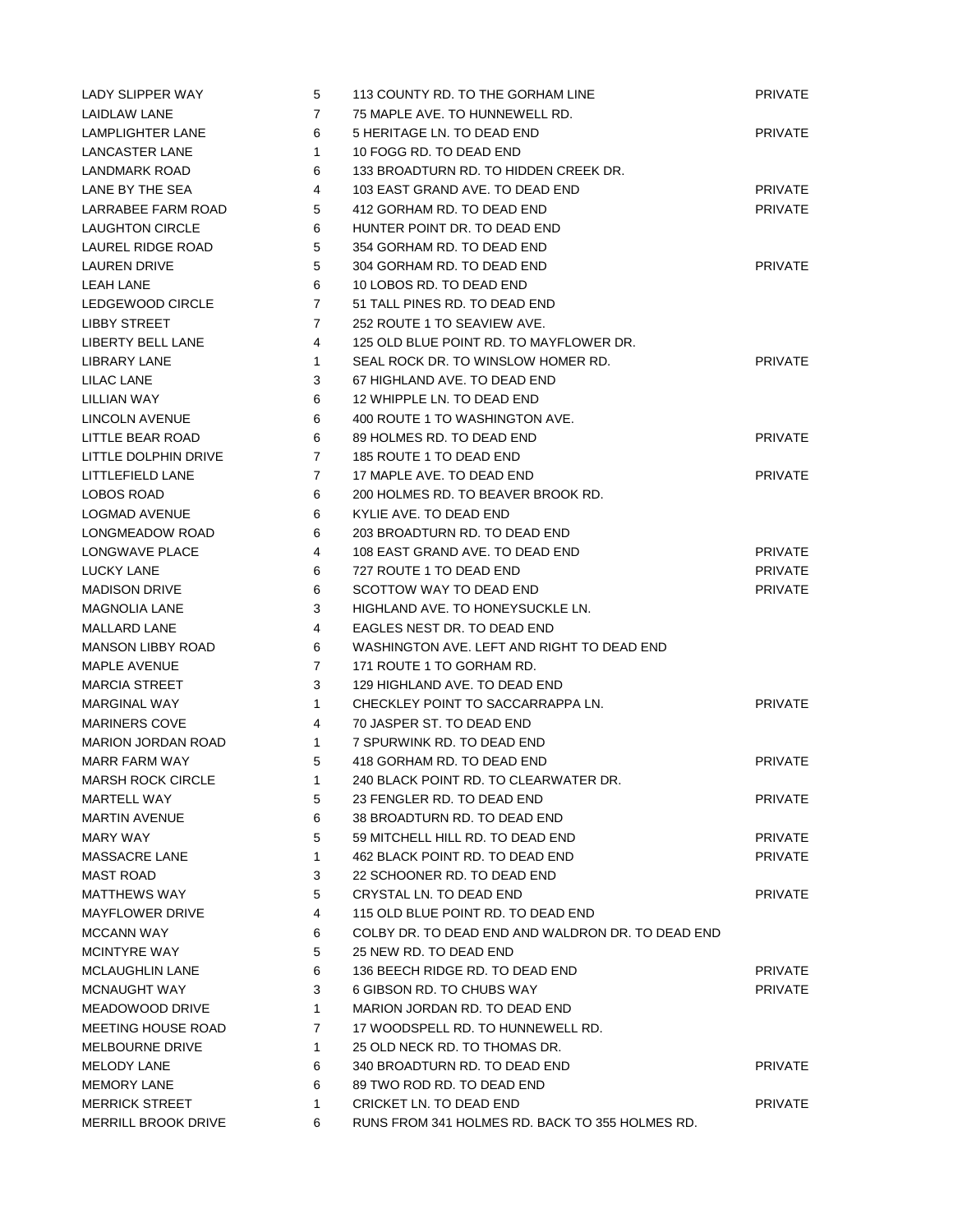| MERRILL STREET        | 4              | 21 JASPER ST. TO STARPINE LN.                       |                |
|-----------------------|----------------|-----------------------------------------------------|----------------|
| MILITIA LANE          | 3              | 20 POWDERHORN DR. TO DEAD END                       |                |
| MILLBROOK ROAD        | $\overline{7}$ | 321 ROUTE 1 TO DEAD END                             |                |
| MILLIKEN MILLS ROAD   | 4              | 95 OLD BLUE POINT RD. TO THE OLD ORCHARD BEACH LINE |                |
| MILLIKEN ROAD         | 6              | 521 ROUTE 1 TO 69 PAYNE RD.                         |                |
| MINUTEMAN DRIVE       | 3              | 255 PLEASANT HILL RD. TO GUNSTOCK RD.               |                |
| MITCHELL HILL ROAD    | 5              | 227 HOLMES RD. TO THE GORHAM LINE                   |                |
| MOONLIGHT DRIVE       | $\overline{7}$ | BAYBERRY LN. TO DEAD END                            | <b>PRIVATE</b> |
| MOORS POINT ROAD      | $\overline{7}$ | 82 BLACK POINT RD. TO DEAD END                      | <b>PRIVATE</b> |
| MOOSE CREEK LANE      | 6              | 91 ASH SWAMP RD. TO DEAD END                        | <b>PRIVATE</b> |
| <b>MORNING STREET</b> | $\mathbf{1}$   | BAYVIEW AVE. L TO GREENWOOD AVE./R TO DEAD END      |                |
| MOSES LANE            | 6              | 177 HOLMES RD. TO DEAD END                          | <b>PRIVATE</b> |
| MOXIE WAY             | 6              | 19 BONNEYGROVE DR. TO DEAD END                      | <b>PRIVATE</b> |
| MULBERRY LANE         | $\overline{7}$ | JUNEBERRY LN. TO SAWYER RD.                         |                |
| MULLS WAY             | 5              | 427 GORHAM RD. TO DEAD END                          | <b>PRIVATE</b> |
| MUNICIPAL DRIVE       | $\overline{7}$ | 259 ROUTE 1 TO QUENTIN DR.                          |                |
| MUSSEY ROAD           | $\overline{7}$ | 411 PAYNE RD. TO THE SOUTH PORTLAND LINE            |                |
| NARROW BEND ROAD      | 6              | 274 BROADTURN RD. TO DEAD END                       | <b>PRIVATE</b> |
| NATUREVIEW LANE       | 6              | 11 HEARN RD. TO DEAD END                            | <b>PRIVATE</b> |
| NELSEN ROAD           | 3              | 195 PLEASANT HILL RD. TO WOODLAND RD.               |                |
| NEW ROAD              | 5              | 319 GORHAM RD. TO 97 RUNNING HILL RD.               |                |
| NEWCOMB RIDGE ROAD    | $\mathbf{1}$   | 64 SPURWINK RD. TO DEAD END                         | <b>PRIVATE</b> |
| NIELSEN ROAD          | 7              | 107 MUSSEY RD. TO DEAD END                          | <b>PRIVATE</b> |
| NINTH STREET          | 4              | 78 EAST GRAND AVE. TO DEAD END                      |                |
| NOBLE AVENUE          | 7              | 338 ROUTE 1 TO DEAD END                             | <b>PRIVATE</b> |
| NONESUCH COVE ROAD    | 1.             | CLAY PITS RD. BACK TO CLAY PITS RD.                 |                |
| NORMA DRIVE           | 7              | IMPERIAL LN. TO BARBARA AVE.                        |                |
| NORTH STREET          | 6              | 9 DUNSTAN AVE. TO DEAD END                          |                |
| NOTTINGHAM DRIVE      | 6              | DRESSER RD. TO DEAD END                             |                |
| NUTTER WAY            | 3              | 6 FLINTLOCK DR. TO MINUTEMAN DR.                    |                |
| OAK DALE DRIVE        | $\overline{7}$ | 61 SAWYER RD. TO DEAD END                           | <b>PRIVATE</b> |
| OAK HILL TERRACE      | $\overline{7}$ | 31 GORHAM RD. TO PLAZA DR.                          | <b>PRIVATE</b> |
| OAK STREET            | 4              | 22 EAST GRAND AVE. TO DEAD END                      |                |
| OCEAN AVENUE          | $\mathbf{1}$   | 83 SPURWINK RD. TO BAYVIEW AVE.                     |                |
| OCEAN VIEW ROAD       | 4              | 246 PINE POINT RD. TO DEAD END                      |                |
| OCEANWOOD DRIVE       | $\mathbf{1}$   | 54 OCEAN AVE. TO DEAD END                           | <b>PRIVATE</b> |
| OLD BLUE POINT ROAD   | 6/4            | 676 ROUTE 1 TO 165 PINE POINT RD.                   |                |
| OLD COLONY LANE       | 3              | 289 PLEASANT HILL RD. TO DEAD END                   | <b>PRIVATE</b> |
| OLD COUNTY ROAD       | $\overline{7}$ | 85 BLACK POINT RD. TO WINNOCKS NECK RD.             |                |
| OLD NECK ROAD         | $\mathbf{1}$   | 281 BLACK POINT RD. TO CATHERINE DR.                |                |
| OLD PAYNE ROAD        | 6              | PAYNE RD. TO DEAD END                               |                |
| OLDE MILL ROAD        | $\overline{7}$ | 41 WINNOCKS NECK RD. TO TALL PINES RD.              |                |
| OLE IRONSIDE LANE     | 3              | <b>19 NUTTER WAY TO DEAD END</b>                    |                |
| OLE MUSKET ROAD       | 3              | 145 HIGHLAND AVE. TO POWDERHORN DR.                 |                |
| ORCHARD HILL ROAD     | $\overline{7}$ | 79 WINNOCKS NECK RD. TO HIGH POINT RD.              |                |
| ORCHARD STREET        | 6              | 650 ROUTE 1 TO DUNSTAN LANDING RD.                  |                |
| ORIOLE WAY            | 3              | 138 SPURWINK RD. TO DEAD END                        | <b>PRIVATE</b> |
| OSPREY LANE           | $\mathbf{1}$   | 30 OLD NECK RD. TO DEAD END                         | <b>PRIVATE</b> |
| OTTAWA WOODS ROAD     | 5              | 312 BEECH RIDGE RD. TO DEAD END                     |                |
| OVERLOOK DRIVE        | $\overline{7}$ | 25 MEETINGHOUSE RD. TO DEAD END                     |                |
| PAPA AND NANNY DRIVE  | 6              | 11 DRESSER RD. TO DEAD END                          | <b>PRIVATE</b> |
| PARK AVENUE           | $\overline{7}$ | LAIDLAW LN. TO DEAD END                             |                |
| PARKWAY DRIVE         | 3              | CHAMBERLAIN RD. TO 137 PLEASANT HILL RD.            | <b>PRIVATE</b> |
| PARTRIDGE LANE        | 7              | TALL PINES RD. TO HAWTHORN CIR.                     |                |
| PATRICK WAY           | 4              | 144 OLD BLUE POINT RD. TO DEAD END                  | <b>PRIVATE</b> |
|                       |                |                                                     |                |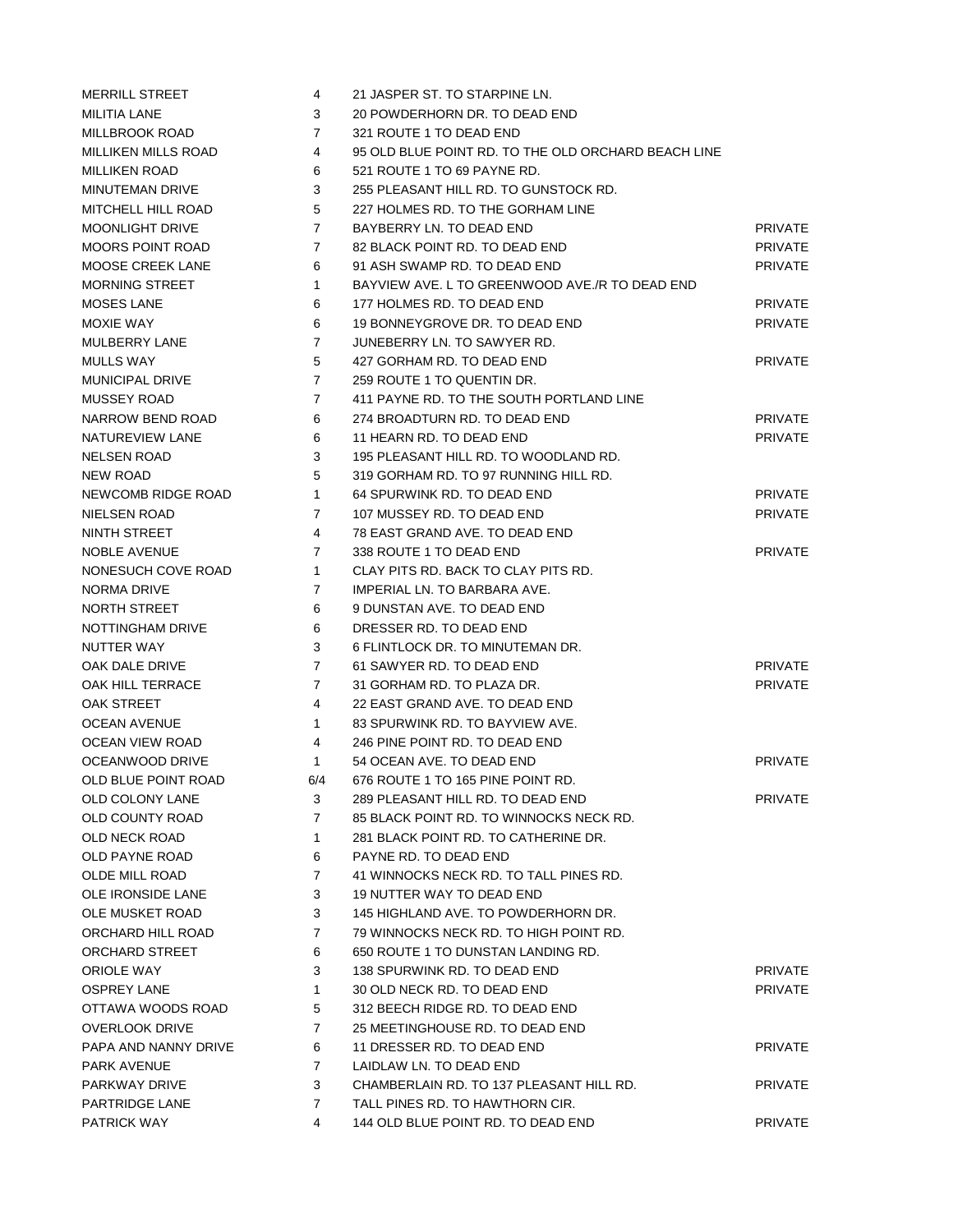| PAUTUXENT DRIVE      | $\overline{7}$ | EASTERN RD. TO DEAD END                                 | <b>PRIVATE</b> |
|----------------------|----------------|---------------------------------------------------------|----------------|
| PAYNE ROAD           | 6/7            | 581 ROUTE 1 TO THE SOUTH PORTLAND LINE                  |                |
| PEARL STREET         | $\mathbf{1}$   | 18 BAYVIEW AVE. TO DEAD END                             |                |
| PEREGRINE WAY        | 5              | 71 MITCHELL HILL RD. TO DEAD END                        |                |
| PERENNIAL WAY        | $\overline{7}$ | 60 MAPLE AVE. TO DEAD END                               | <b>PRIVATE</b> |
| PERIWINKLE ROW       | $\mathbf{1}$   | 6 WHITTIER LN. TO DEAD END                              | <b>PRIVATE</b> |
| PHILLIP STREET       | $\overline{7}$ | 35 SAWYER RD. TO DEAD END                               |                |
| PHINNEAS LANE        | 3              | 4 WOODVIEW DR. TO CLEARWATER DR.                        |                |
| PILGRIM DRIVE        | 6              | 190 PAYNE RD. TO HERITAGE LN.                           |                |
| PILLSBURY DRIVE      | 4              | AVENUE 5 TO DRIFTWOOD LN.                               |                |
| PINE LEDGE DRIVE     | 4              | 185 PINE POINT RD. TO TUDOR LN.                         |                |
| PINE POINT ROAD      | 6/4            | 610 ROUTE 1 TO KING ST.                                 |                |
| PINE STREET          | 4              | 50 EAST GRAND AVE. TO DEAD END                          |                |
| PINEWOOD CIRCLE      | $\mathbf{1}$   | 451 BLACK POINT RD. TO DEAD END/BACK TO BLACK POINT RD. |                |
| PINOAK DRIVE         | 7              | 79 GORHAM RD. TO 122 MAPLE AVE.                         | <b>PRIVATE</b> |
| PINTAIL POINT DRIVE  | 3              | 83 FOGG RD. TO DEAD END                                 |                |
| PIPER ROAD           | $\mathbf{1}$   | 63 SPURWINK RD. TO DEAD END                             | <b>PRIVATE</b> |
| PITCHFORK LANE       | 3              | 23 TENNEY LN. TO HAYSTACK CIR.                          |                |
| PLANTATION DRIVE     | 6              | SCOTTOW HILL RD. TO DEAD END                            |                |
| PLAZA DRIVE          | $\overline{7}$ | 219 ROUTE 1 TO HANNAFORD DR.                            | <b>PRIVATE</b> |
| PLEASANT AVENUE      | 3              | 201 PLEASANT HILL RD. TO WOODLAND RD.                   |                |
| PLEASANT HILL ROAD   | 3              | 22 ROUTE 1 TO SPURWINK RD.                              |                |
| PLEASANT RIDGE ROAD  | 3              | 28 CHAMBERLAIN RD. TO DEAD END                          |                |
| PLOVER LANE          | $\mathbf{1}$   | KINGFISHER DR. TO DEAD END                              |                |
| PLYMOUTH DRIVE       | 6              | 184 PAYNE RD. TO DEAD END                               |                |
| POND VIEW DRIVE      | 3              | 122 PLEASANT HILL RD. TO DEAD END                       |                |
| PORTLAND FARMS ROAD  | $\overline{7}$ | 152 ROUTE 1 TO EASTERN RD.                              |                |
| POSTAL SERVICE WAY   | 7              | 187 MUSSEY RD. TO DEAD END                              |                |
| POWDERHORN DRIVE     | 3              | NUTTER WAY TO GUNSTOCK RD.                              |                |
| PRIMROSE LANE        | 4              | 145 PINE POINT RD. TO IRIS DR.                          |                |
| PROFESSIONAL DRIVE   | 7              | 9 PORTLAND FARMS RD. TO DEAD END                        | <b>PRIVATE</b> |
| PROSPECTOR LANE      | 3              | 113 FOGG RD. TO DEAD END                                |                |
| PROVIDENT DRIVE      | 6              | 138 BEECH RIDGE RD. TO DEAD END                         | <b>PRIVATE</b> |
| PUMPKIN LANE         | 3              | COULTHARD FARMS RD. TO DEAD END                         |                |
| PURITAN DRIVE        | 6              | 196 PAYNE RD. TO HERITAGE LN.                           |                |
| PYA COURT            | 6              | 36 DRESSER RD. TO DEAD END                              |                |
| QUADRANT LANE        | 3              | 33 NUTTER WAY TO DEAD END                               |                |
| QUARRY ROAD          | 3              | 29 STANFORD LN. TO DEAD END                             | <b>PRIVATE</b> |
| QUARTERDECK LANE     | 3              | 19 GUNSTOCK RD. TO DEAD END                             |                |
| QUEENS DRIVE         | 6              | 717 ROUTE 1 TO DEAD END                                 |                |
| QUENTIN DRIVE        | $\overline{7}$ | 44 GORHAM RD. TO SCARBOROUGH MIDDLE SCHOOL              |                |
| QUIGLEY WAY          | 5              | 299 BEECH RIDGE RD. TO DEAD END                         | <b>PRIVATE</b> |
| RAMSAY TERRACE       | 3              | CHAMBERLAIN RD. TO NELSEN RD.                           |                |
| <b>RAVEN TERRACE</b> | $\overline{7}$ | 36 EVERGREEN FARMS RD. TO DEAD END                      |                |
| RAYMOND WOOD ROAD    | 6              | 179 BROADTURN RD. TO DEAD END                           | <b>PRIVATE</b> |
| RAYS CIRCLE          | 3              | 34 MINUTEMAN DR. TO DEAD END                            |                |
| RED BROOK LANE       | 5              | 49 RUNNING HILL RD. TO DEAD END                         | <b>PRIVATE</b> |
| REEF LANE            | $\overline{7}$ | 40 TALL PINES RD. TO DEAD END                           | <b>PRIVATE</b> |
| REGAL PINES DRIVE    | 6              | 173 PAYNE RD. TO DEAD END                               |                |
| RESEARCH DRIVE       | $\overline{7}$ | CAMPUS DR. TO MMC RESEARCH FACILITY                     | <b>PRIVATE</b> |
| RHONDA DRIVE         | $\mathbf{1}$   | 49 OLD NECK RD. TO DEAD END                             |                |
| RICHMOND ROW         | $\mathbf{1}$   | <b>COLLIER ROW. TO DEAD END</b>                         | <b>PRIVATE</b> |
| RIDGEWAY ROAD        | $\overline{7}$ | 157 GORHAM RD. TO DEAD END                              |                |
| RIGBY ROAD           | 3              | 104 PLEASANT HILL RD. TO DEAD END                       |                |
| RITZCRAFT STREET     | $\overline{7}$ | SKYLINE ST. TO HERRLI ST.                               | PRIVATE        |
|                      |                |                                                         |                |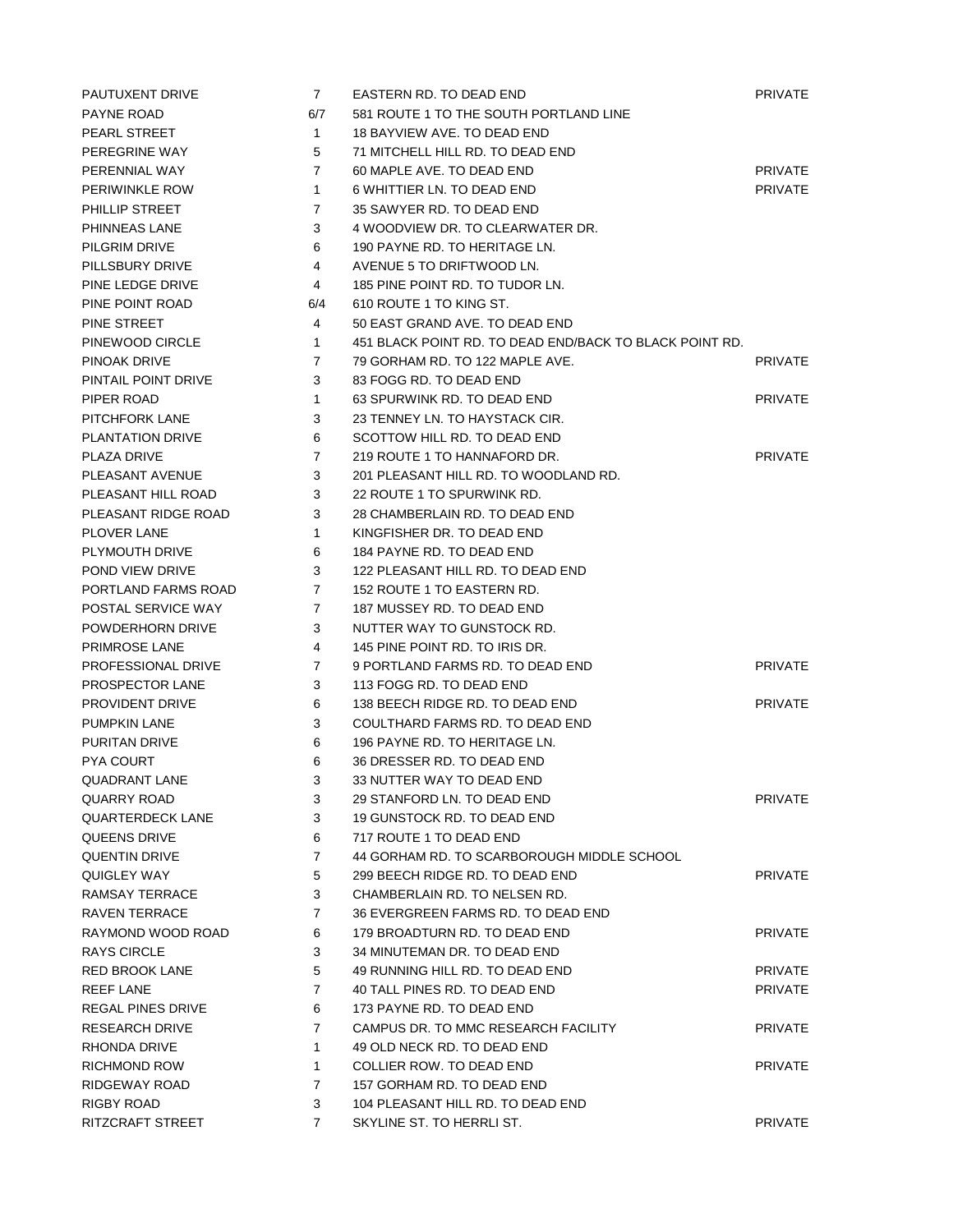| <b>RIVER BEND LANE</b>   | $\mathbf{1}$   | 27 CLAY PITS RD. TO DEAD END                           | <b>PRIVATE</b> |
|--------------------------|----------------|--------------------------------------------------------|----------------|
| <b>RIVER PINES DRIVE</b> | 1              | 128 BLACK POINT RD. TO DEAD END                        | <b>PRIVATE</b> |
| RIVER SANDS DRIVE        | 4              | PILLSBURY DR. TO DEAD END                              |                |
| RIVER WOODS DRIVE        | 5              | 400 COUNTY RD. BACK TO 406 COUNTY RD.                  |                |
| <b>RIVERVIEW PLACE</b>   | 3              | 23 ROUTE 1 TO DEAD END                                 | <b>PRIVATE</b> |
| ROBINSON ROAD            | 3              | 181 PLEASANT HILL RD. TO DEAD END                      |                |
| ROCKY HILL ROAD          | $\overline{7}$ | 50 TALL PINES RD. TO DEAD END                          |                |
| ROSE HILL WAY            | 6              | 547 ROUTE 1 TO DEAD END                                |                |
| ROSS ROAD                | 4              | 263 PINE POINT RD. TO THE OLD ORCHARD BEACH LINE       |                |
| ROUKEY WAY               | $\overline{7}$ | 79 POSTAL SERVICE WAY TO THE DISTRIBUTION CENTER       |                |
| ROUNDABOUT DRIVE         | $\mathbf{1}$   | 155 BLACK POINT RD. TO DEAD END                        |                |
| ROUNDWOOD DRIVE          | $\overline{7}$ | 420 PAYNE RD. TO DEAD END                              |                |
| ROUTE 1                  | 3/7/6          | SOUTH PORTLAND LINE TO THE SACO LINE                   |                |
| ROYAL RIDGE ROAD         | 6              | 431 ROUTE 1 TO DEAD END                                |                |
| RUBY MAE LANE            | 6              | 336 BROADTURN RD. TO DEAD END                          | <b>PRIVATE</b> |
| RUNNING HILL ROAD        | 5              | 411 GORHAM RD. TO THE SOUTH PORTLAND LINE              |                |
| RUNNING TIDE DRIVE       | $\overline{7}$ | 40 TALL PINES RD. TO DEAD END                          | <b>PRIVATE</b> |
| RUNWAY ROAD              | 3              | GIBSON RD. TO SOUTH PORTLAND LINE                      |                |
| RYEFIELD DRIVE           | 6              | 18 FOXWELL DR. TO DEAD END                             |                |
| SACCARAPPA LANE          | $\mathbf{1}$   | 470 BLACK POINT RD. TO DEAD END                        | <b>PRIVATE</b> |
| <b>SACO STREET</b>       | 5              | 461 GORHAM RD. TO THE GORHAM LINE                      |                |
| <b>SAGEBRUSH DRIVE</b>   | $\overline{7}$ | 55 SAWYER RD. TO DEAD END                              |                |
| <b>SALT MARSH CIRCLE</b> | 7              | HIGH POINT RD. TO DEAD END                             |                |
| <b>SANCTUARY LANE</b>    | 1              | 586 BLACK POINT RD. TO DEAD END                        | <b>PRIVATE</b> |
| SANDPIPER COVE ROAD      | $\mathbf{1}$   | 339 BLACK POINT RD. TO DEAD END                        |                |
| SANDY POINT ROAD         | 7              | 24 HIGH POINT RD. TO DEAD END                          |                |
| <b>SANNOX GARDEN</b>     | 3              | 3 GLASGOW RD. TO DEAD END                              | <b>PRIVATE</b> |
| SARAH LIBERTY LANE       | 6              | 298 HOLMES RD. TO DEAD END                             |                |
| SARATOGA LANE            | 6              | 65 BROADTURN RD. TO DEAD END                           |                |
| SARGENT ROAD             | 6              | 90 PAYNE RD. TO DEAD END                               | <b>PRIVATE</b> |
| SAWMILL LANE             | 5              | 29 COUNTY RD. TO HILLSIDE LUMBER AND SMILING HILL FARM | <b>PRIVATE</b> |
| SAWYER ROAD              | $\overline{7}$ | 291 ROUTE 1 TO 86 GORHAM RD.                           |                |
| <b>SAWYER STREET</b>     | 3              | 208 SPURWINK RD. TO THE CAPE ELIZABETH LINE            |                |
| <b>SCABBARD ROAD</b>     | 3              | 25 POWDERHORN DR. TO DEAD END                          |                |
| <b>SCAMMAN ROAD</b>      | 6              | 29 BEECH RIDGE RD. TO DEAD END                         | <b>PRIVATE</b> |
| SCARBOROUGH DOWNS ROAD   | $\overline{7}$ | 335 ROUTE 1 TO PAYNE RD.                               | <b>PRIVATE</b> |
| <b>SCHOONER ROAD</b>     | 3              | 25 POWDERHORN DR. TO DEAD END                          |                |
| <b>SCIENCE PARK ROAD</b> | $\mathbf{7}$   | 69 ROUTE 1 TO DEAD END                                 | <b>PRIVATE</b> |
| <b>SCOTTOW HILL ROAD</b> | 6              | HAIGIS PKWY, TO 119 PAYNE RD.                          |                |
| <b>SCOTTOW WAY</b>       | 6              | 29 TWO ROD RD. TO DEAD END                             | <b>PRIVATE</b> |
| <b>SCOUT DRIVE</b>       | 6              | 348 BROADTURN RD. TO DEAD END                          | <b>PRIVATE</b> |
| SEA MEADOWS LANE         | 4              | 83 EAST GRAND AVE. TO DEAD END                         | <b>PRIVATE</b> |
| <b>SEA ROSE LANE</b>     | 4              | 64 EAST GRAND AVE. TO DEAD END                         |                |
|                          |                | 510 BLACK POINT RD. TO INT. OF FIELDWAYS/WHITTIER LN.  | <b>PRIVATE</b> |
| <b>SEAL ROCK DRIVE</b>   | $\mathbf{1}$   |                                                        |                |
| SEAVEY LANDING ROAD      | 4              | 232 PINE POINT RD. TO DEAD END                         |                |
| SEAVIEW AVENUE           | 7              | WESTWOOD AVE. TO LIBBY ST.                             |                |
| <b>SECOND AVENUE</b>     | $\mathbf{7}$   | 42 ELMWOOD AVE. TO SUNSET RD.                          |                |
| <b>SEQUOIA LANE</b>      | $\mathbf{7}$   | 23 HUNNEWELL RD. TO DEAD END                           |                |
| <b>SERENITY DRIVE</b>    | $\overline{7}$ | EASTERN RD. TO DEAD END                                |                |
| <b>SEWELL CIRCLE</b>     | 6              | 90 BROADTURN RD. BACK TO 92 BROADTURN RD.              | <b>PRIVATE</b> |
| <b>SEXTANT LANE</b>      | 3              | 22 GUNSTOCK RD. TO DEAD END                            |                |
| <b>SHADY CREEK LANE</b>  | 6              | 27 HIDDEN CREEK DR. TO DEAD END                        |                |
| SHELL STREET             | $\mathbf{1}$   | <b>HOUGHTON ST. TO FOREST ST.</b>                      |                |
| SHIPWRECK ROAD           | 1              | CHAMPION ST. TO KENT ST.                               |                |
| SILVER BROOK CIRCLE      | 5              | 32 RIVER WOODS DR. TO DEAD END                         |                |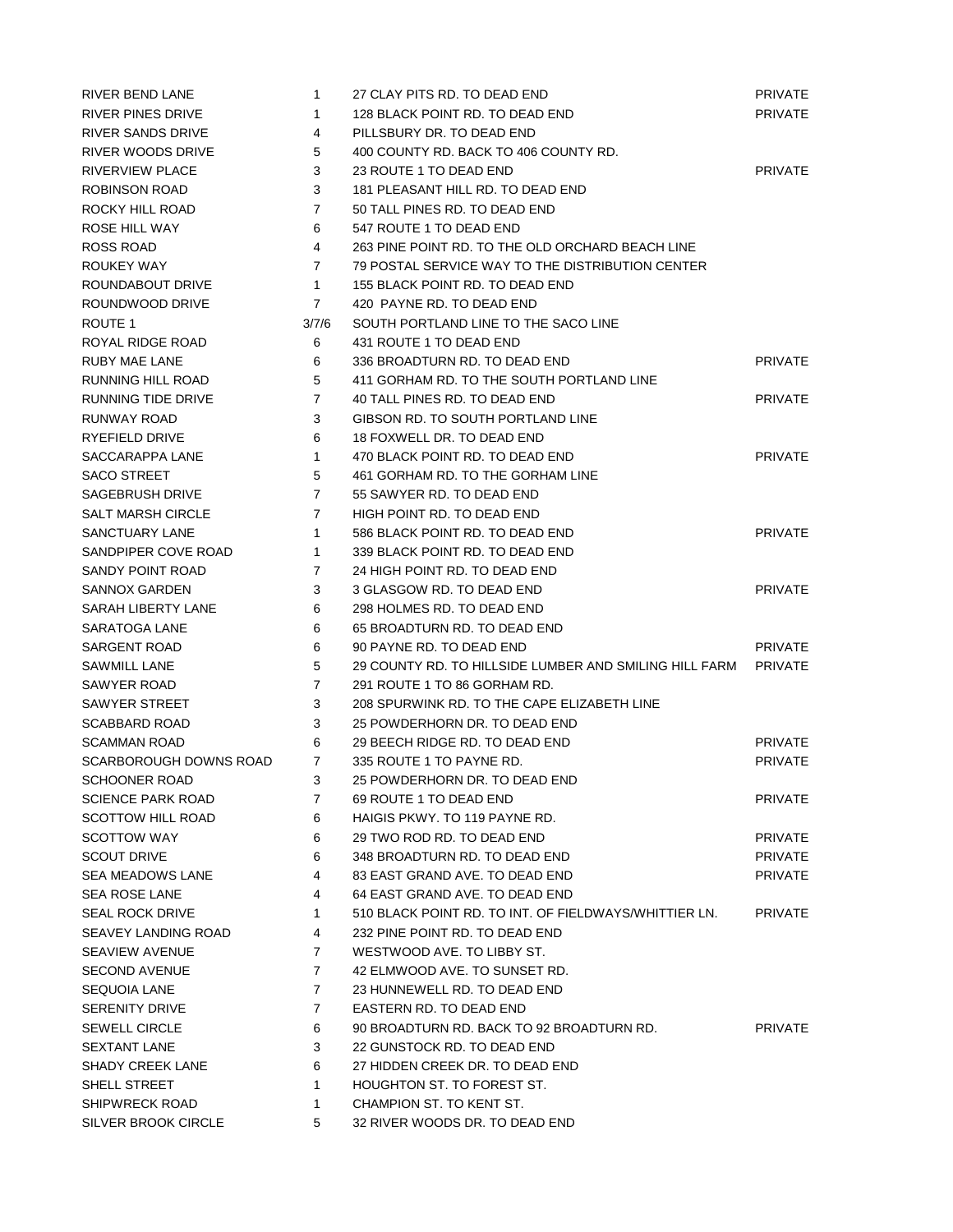| SIMPLE PLEASURES PLACE    | 6              | 14 ASH SWAMP RD. TO DEAD END                        | <b>PRIVATE</b> |
|---------------------------|----------------|-----------------------------------------------------|----------------|
| <b>SKYLINE STREET</b>     | 7              | HILLCREST AVE. TO RITZCRAFT ST.                     | PRIVATE        |
| SMITHERS WAY              | $\mathbf{1}$   | 490 BLACK POINT RD. TO DEAD END                     | <b>PRIVATE</b> |
| SNOW CANNING ROAD         | 4              | 339 PINE POINT RD. TO DEAD END                      |                |
| <b>SNOW ROAD</b>          | 4              | 285 PINE POINT RD. TO DEAD END                      |                |
| SNOWBERRY DRIVE           | 4              | 262 PINE POINT RD.TO DEAD END                       |                |
| SOPHIA AVENUE             | 7              | DESFOSSES AVE. BACK TO DESFOSSES AVE.               | <b>PRIVATE</b> |
| SOUTHBOROUGH DRIVE        | $\overline{7}$ | 495 PAYNE RD. TO THE SOUTH PORTLAND LINE            |                |
| SOUTHGATE ROAD            | 6              | 438 ROUTE 1 TO MANSON LIBBY RD.                     |                |
| SOUTHPOINTE DRIVE         | $\overline{7}$ | COMMERCE DR. TO DEAD END                            | PRIVATE        |
| <b>SPRAGUE WAY</b>        | $\mathbf{1}$   | 380 BLACK POINT RD. TO DEAD END                     | <b>PRIVATE</b> |
| <b>SPRING ST</b>          | $\overline{7}$ | 209 GORHAM RD. TO PAYNE RD.                         |                |
| <b>SPRINGBROOK LANE</b>   | 6              | 27 LONGMEADOW RD. TO DEAD END                       |                |
| <b>SPRUCE CIRCLE</b>      | $\overline{7}$ | 29 TALL PINES RD. TO DEAD END                       |                |
| <b>SPURWINK ROAD</b>      | 1/3            | 340 BLACK POINT RD. TO THE CAPE ELIZABETH LINE      |                |
| STADDLE LANE              | 4              | 203 PINE POINT RD. TO DEAD END                      | <b>PRIVATE</b> |
| <b>STANFORD LANE</b>      | 3              | 186 SPURWINK RD. TO DEAD END                        | <b>PRIVATE</b> |
| <b>STANLEY DRIVE</b>      | 5              | JOSHUA LIBBY RD. TO DEAD END                        | <b>PRIVATE</b> |
| STARBIRD ROAD             | 3              | 137 SPURWINK RD. TO DEAD END                        | <b>PRIVATE</b> |
| <b>STARPINE LANE</b>      | 4              | 6 MERRILL ST. TO DEAD END                           | <b>PRIVATE</b> |
| STEEPLECHASE DRIVE        | 6              | 8 EQUESTRIAN WAY TO DEAD END                        |                |
| STERLINGWOOD DRIVE        | 6              | 236 BROADTURN RD. TO DEAD END                       |                |
| <b>STONE ROAD</b>         | $\mathbf{1}$   | 253 BLACK POINT RD. BACK TO 257 BLACK POINT RD.     | <b>PRIVATE</b> |
| STONEBROOKE ROAD          | 6              | 153 BROADTURN RD. TO DEAD END/BACK TO BROADTURN RD. |                |
| <b>STONERIDGE DRIVE</b>   | $\mathbf{1}$   | 48 SPURWINK RD. TO DEAD END                         | PRIVATE        |
| <b>STONEY CREEK DRIVE</b> | 7              | EVERGREEN FARMS RD. TO DEAD END                     | <b>PRIVATE</b> |
| <b>STORER STREET</b>      | 4              | HILLSIDE AVE, TO DEAD END                           |                |
| <b>STRATTON ROAD</b>      | 7              | EASTERN RD. TO DEAD END                             | <b>PRIVATE</b> |
| STRAWBERRY FIELDS LANE    | $\mathbf{1}$   | 310 BLACK POINT RD. TO DEAD END                     | <b>PRIVATE</b> |
| STUGA LANE                | 6              | 37 TWO ROD RD. TO DEAD END                          | PRIVATE        |
| SULLIVAN FARM ROAD        | $\overline{7}$ | EASTERN RD. TO DEAD END                             | <b>PRIVATE</b> |
| SUMMERFIELD LANE          | $\overline{7}$ | 5 SERENITY DR. TO DEAD END                          |                |
| <b>SUNRISE DRIVE</b>      | 6              | 78 SCOTTOW HILL RD. TO DEAD END                     | <b>PRIVATE</b> |
| SUNSET ROAD               | $\overline{7}$ | 37 MAPLE AVE. TO GREENACRE LN.                      |                |
| <b>SURREY LANE</b>        | 6              | 17 ORCHARD ST. TO CARRIAGE WAY                      |                |
| <b>SUSAN AVENUE</b>       | 6              | 48 BROADTURN RD. TO DEAD END                        |                |
| SWANEY WAY                | 6              | LABRADOR LN. TO DEAD END                            | PRIVATE        |
| SWEETBRIER LANE           | 5              | 380 GORHAM RD. TO DEAD END                          |                |
| SYLVAN ROAD               | 4              | 177 PINE POINT RD. TO HILLSIDE AVE.                 |                |
| TALL PINES ROAD           | 7              | PARTRIDGE LN. AND BAYBERRY LN. TO ORCHARD HILL RD.  |                |
| <b>TAMARACK LANE</b>      | 5              | 370 GORHAM RD. TO DEAD END                          |                |
| TANGLEWOOD CIRCLE         | 4              | WINDSOR PINES DR. TO DEAD END                       |                |
| TAPLEY ROAD               | 5              | BURNHAM RD. TO THE SACO LINE                        |                |
| TASHIA WAY                | $\overline{7}$ | 21 ASSELYN DR. TO DEAD END                          | PRIVATE        |
| TASKER AVENUE             | 4              | 21 JONES CREEK DR. TO KING ST.                      |                |
| TEAL POINT DRIVE          | $\overline{7}$ | WHISTLER LNDG. TO DEAD END                          | <b>PRIVATE</b> |
| <b>TECHNOLOGY WAY</b>     | 7              | ENTERPRISE DR. TO DEAD END                          |                |
| <b>TENNEY LANE</b>        | 3              | 216 PLEASANT HILL RD. TO DEAD END                   |                |
| <b>TENTH STREET</b>       | 4              | 84 EAST GRAND AVE. TO DEAD END                      | PRIVATE        |
| THIRD AVENUE              | $\overline{7}$ | ELMWOOD AVE. TO SUNSET RD.                          |                |
| <b>THOMAS DRIVE</b>       | $\mathbf{1}$   | 37 OLD NECK RD. TO DEAD END                         |                |
| THORNTON ROAD             | 7              | 25 BLACK POINT RD. TO WESTWOOD AVE.                 |                |
| THUNDER ROAD              | 5              | 96 BURNHAM RD. TO DEAD END                          | <b>PRIVATE</b> |
| <b>THURSTON LANE</b>      | 6              | KERRYMEN CIR. TO DEAD END                           |                |
| <b>TIBBETTS ROAD</b>      | 6              | 328 BROADTURN RD. TO DEAD END                       | <b>PRIVATE</b> |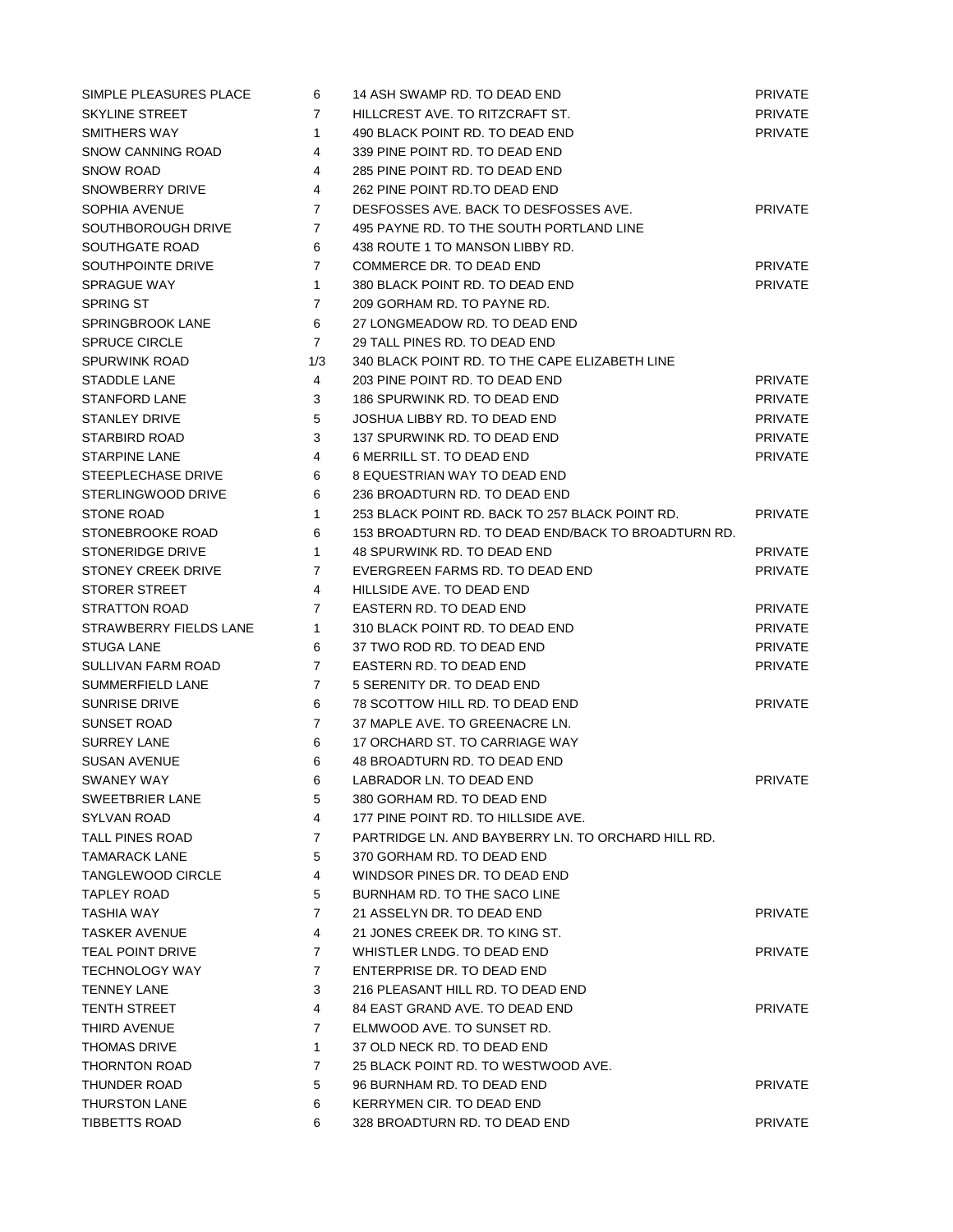| TIDE MILL LANE            | $\mathbf{1}$   | 126 BLACK POINT RD. TO DEAD END                     | <b>PRIVATE</b> |
|---------------------------|----------------|-----------------------------------------------------|----------------|
| <b>TIGER LILY LANE</b>    | 3              | 15 CORALBURST LN. TO DEAD END                       |                |
| TIMBER SANDS DRIVE        | 6              | 250 HOLMES RD. TO DEAD END                          |                |
| <b>TOPAZ DRIVE</b>        | 3              | GARNET DR. BACK TO GARNET DR.                       | <b>PRIVATE</b> |
| <b>TRACK VIEW TERRACE</b> | $\overline{7}$ | 74 SAWYER RD. TO DEAD END                           | <b>PRIVATE</b> |
| TRADEMARK DRIVE           | 6              | CHESTNUT DR. TO DEAD END                            |                |
| <b>TRADITIONAL STREET</b> | $\overline{7}$ | INSPIRATION DR. BACK TO INSPIRATION DR.             |                |
| <b>TRAILS END</b>         | 6              | 211 BROADTURN RD. TO DEAD END                       | <b>PRIVATE</b> |
| TRAPPER JOHN ROAD         | 5              | TAPLEY RD. TO DEAD END                              |                |
| <b>TRAVELO STREET</b>     | $\overline{7}$ | VAGABOND ST. TO RITZCRAFT ST.                       | <b>PRIVATE</b> |
| TREE FROG LANE            | 6              | 92 ASH SWAMP RD. TO DEAD END                        | <b>PRIVATE</b> |
| <b>TROSTLE LANE</b>       | $\overline{7}$ | 15 BAYBERRY LN. TO DEAD END                         | <b>PRIVATE</b> |
| TROTWOOD STREET           | 7              | VAGABOND ST. TO VINDALE ST.                         | <b>PRIVATE</b> |
| <b>TROUT POND LANE</b>    | 6              | 73 BEECH RIDGE RD. TO DEAD END                      | <b>PRIVATE</b> |
| TUDOR LANE                | 4              | 10 WINDSOR PINES DR. TO PINE LEDGE DR.              |                |
| <b>TURNBERRY CIRCLE</b>   | 6              | 25 WOODFIELD DR. TO DEAD END                        |                |
| <b>TURNERS WAY</b>        | 4              | JASPER ST. TO DEAD END                              | <b>PRIVATE</b> |
| <b>TWILIGHT DRIVE</b>     | 5              | 66 MITCHELL HILL RD. TO DEAD END                    | <b>PRIVATE</b> |
| TWO ROD ROAD              | 6              | 69 SCOTTOW HILL RD. TO HOLMES RD.                   |                |
| <b>TYLER DERICK LANE</b>  | 5              | 135 BURNHAM RD. TO DEAD END                         | <b>PRIVATE</b> |
| <b>VAGABOND STREET</b>    | $\overline{7}$ | 126 ROUTE 1 TO DEAD END                             | <b>PRIVATE</b> |
| <b>VAL TERRACE</b>        | $\mathbf{1}$   | 254 BLACK POINT RD. TO DEAD END                     |                |
| VAN CARLL CIRCLE          | $\mathbf{1}$   | 210 BLACK POINT RD. TO DEAD END                     |                |
| <b>VANCE STREET</b>       | 5              | 37 SACO ST. TO DEAD END                             |                |
| <b>VERRIER LANE</b>       | $\mathbf{1}$   | 16 FERRY RD. TO DEAD END                            | <b>PRIVATE</b> |
| <b>VESPER STREET</b>      | $\mathbf{1}$   | GREENWOOD AVE. TO DEAD END                          |                |
| <b>VICTORY LANE</b>       | 6              | 151 HOLMES RD. TO DEAD END                          | <b>PRIVATE</b> |
| <b>VINDALE STREET</b>     | $\overline{7}$ | SKYLINE ST. TO TROTWOOD ST.                         | <b>PRIVATE</b> |
| <b>VIRDAP STREET</b>      | $\mathbf{1}$   | 6 SHIPWRECK RD. TO DEAD END                         | <b>PRIVATE</b> |
| <b>WAGNER WAY</b>         | 3              | 86 PLEASANT HILL RD. TO DEAD END                    | <b>PRIVATE</b> |
| <b>WALDRON DRIVE</b>      | 6              | 64 BROADTURN RD. TO DEAD END                        |                |
| <b>WARD STREET</b>        | $\overline{7}$ | 258 ROUTE 1 TO DEAD END                             |                |
| <b>WASHINGTON AVENUE</b>  | 6              | LINCOLN AVE, LEFT AND RIGHT TO MANSON LIBBY RD.     |                |
| WATERS EDGE TERRACE       | 7              | 92 MAPLE AVE. TO DEAD END                           | <b>PRIVATE</b> |
| <b>WAYNE CIRCLE</b>       | 3              | NELSEN RD. TO DEAD END                              |                |
| <b>WEATHERVANE WAY</b>    | 3              | 215 HIGHLAND AVE. TO FARMHOUSE RD.                  |                |
| <b>WEBSTER WAY</b>        | 6              | WALDRON DR. TO COLONEL DOW DR.                      |                |
| WEDGEWOOD STREET          | 7              | EASTERN RD. TO DEAD END                             |                |
| <b>WELCH DRIVE</b>        | 3              | LEFT AND RIGHT FROM WOODLAND RD. TO DEAD END        |                |
| <b>WENTWORTH DRIVE</b>    | $\overline{7}$ | 40 GORHAM RD. TO MUNICIPAL DR.                      |                |
| WEST BEECH RIDGE ROAD     | 6              | 58 BEECH RIDGE RD. TO GRANT RD.                     |                |
| <b>WESTWOOD AVENUE</b>    | $\overline{7}$ | 248 ROUTE 1 TO DEAD END                             |                |
| <b>WHIPPLE LANE</b>       | 6              | 45 TWO ROD RD. TO DEAD END                          |                |
| WHISPERING SURF LANE      | $\mathbf{1}$   | 44 OLD NECK RD. TO DEAD END                         | PRIVATE        |
| <b>WHISTLER LANDING</b>   | $\overline{7}$ | EASTERN RD. TO DEAD END                             | <b>PRIVATE</b> |
| WHITE SANDS LANE          | $\mathbf{1}$   | KENT ST. TO DEAD END                                | <b>PRIVATE</b> |
| WHITETAIL WAY             | $\overline{7}$ | 154 GORHAM RD. TO DEAD END                          | <b>PRIVATE</b> |
| <b>WHITTIER LANE</b>      | $\mathbf{1}$   | 520 BLACK POINT RD. TO INT. SEAL ROCK DR./FIELDWAYS | <b>PRIVATE</b> |
| WILDERNESS WAY            | 5              | 430 GORHAM RD. TO DEAD END                          | <b>PRIVATE</b> |
| <b>WILDROSE LANE</b>      | 3              | 94 FOGG RD. TO DEAD END                             | <b>PRIVATE</b> |
| WILDWOOD LANE             | $\mathbf{1}$   | 24 SPURWINK RD. TO DEAD END                         |                |
| WILEY WAY                 | 3              | 141 SPURWINK RD. TO DEAD END                        | <b>PRIVATE</b> |
| WILLIAMSBURG LANE         | 3              | 250 PLEASANT HILL RD. TO DEAD END                   | <b>PRIVATE</b> |
| WILLOWDALE ROAD           | $\overline{7}$ | 360 ROUTE 1 TO DEAD END                             |                |
| WILLOWWOOD LANE           | $\overline{7}$ | 24 WILLOWDALE RD. TO DEAD END                       | PRIVATE        |
|                           |                |                                                     |                |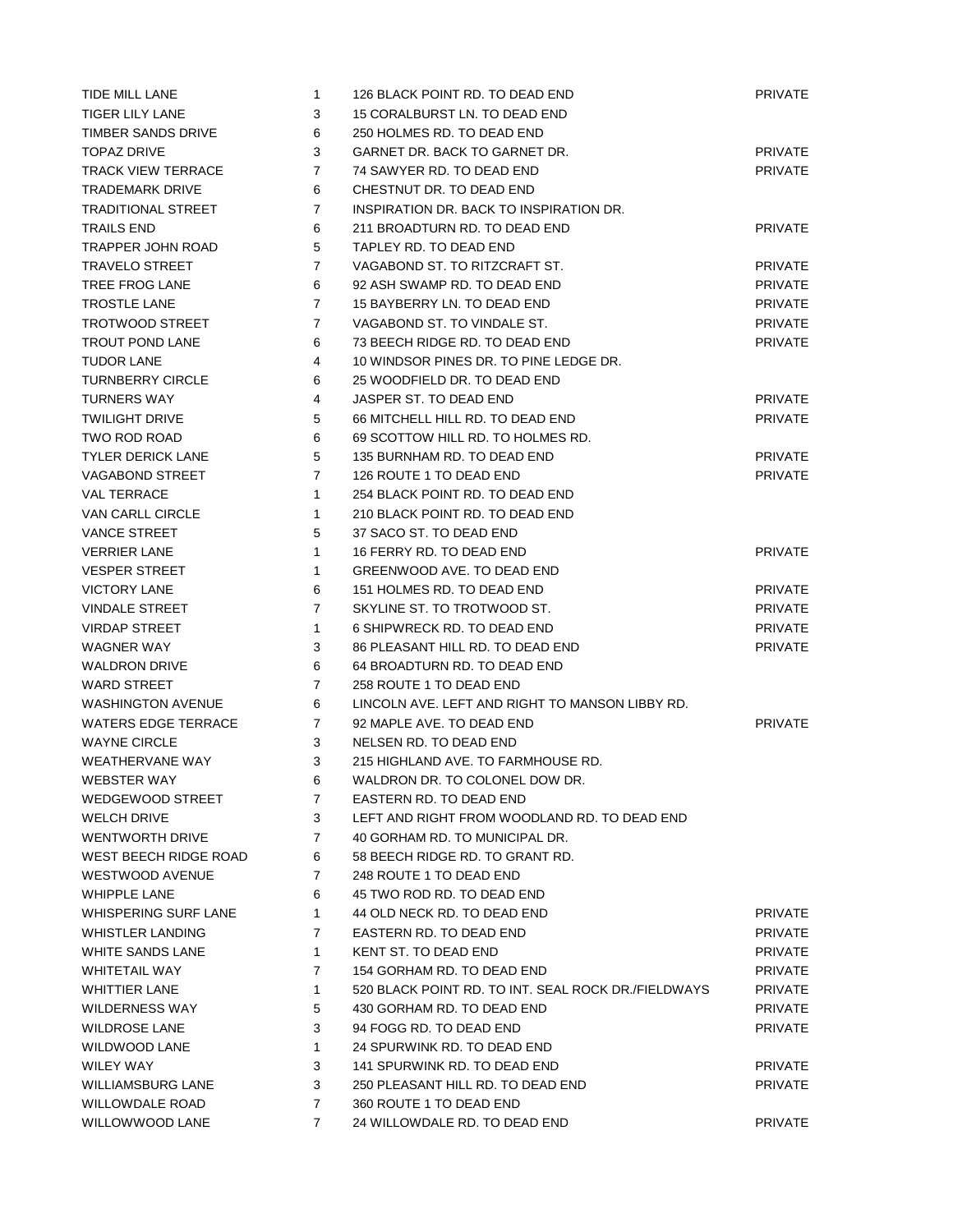| WINCHESTER WAY              | 5              | 25 BURNHAM RD. TO DEAD END               | <b>PRIVATE</b> |
|-----------------------------|----------------|------------------------------------------|----------------|
| WINDING WAY                 | 3              | 141 FOGG RD. TO DEAD END                 | <b>PRIVATE</b> |
| WINDSOR PINES DRIVE         | 4              | 131 OLD BLUE POINT RD. TO PINE LEDGE DR. |                |
| WINDWARD LANE               | 7              | 16 RIDGEWAY RD. TO DEAD END              |                |
| <b>WINNOCKS NECK ROAD</b>   | 7              | 71 BLACK POINT RD. TO DEAD END           |                |
| <b>WINNOCKS NECK SQUARE</b> | $\overline{7}$ | 30 WINNOCKS NECK RD. TO DEAD END         | <b>PRIVATE</b> |
| WINSLOW HOMER ROAD          | 1              | CHECKLEY POINT TO SEAL ROCK DR.          | <b>PRIVATE</b> |
| <b>WINTERBERRY LANE</b>     | 6              | 15 MARTIN AVE. TO DEAD END               | <b>PRIVATE</b> |
| <b>WOOD LANE</b>            | 1              | 13 WYNMOOR DR. TO DEAD END               |                |
| WOODFIELD DRIVE             | 6              | 190 BROADTURN RD. TO 326 HOLMES RD.      |                |
| WOODGATE ROAD               | 3              | 175 HIGHLAND AVE. TO DEAD END            |                |
| WOODLAND ROAD               | 3              | 140 HIGHLAND AVE. TO WELCH DR.           |                |
| <b>WOODROCK DRIVE</b>       | 1              | 264 BLACK POINT RD. TO DEAD END          |                |
| WOODSIDE DRIVE              | 1              | 173 BLACK POINT RD. TO DEAD END          |                |
| WOODSPELL ROAD              | 7              | 26 JAMECO MILL RD. TO DEAD END           |                |
| WOODVIEW DRIVE              | 3              | 31 FOGG RD. TO DEAD END                  |                |
| <b>WYNMOOR DRIVE</b>        |                | 263 BLACK POINT RD. TO DEAD END          |                |
|                             |                |                                          |                |